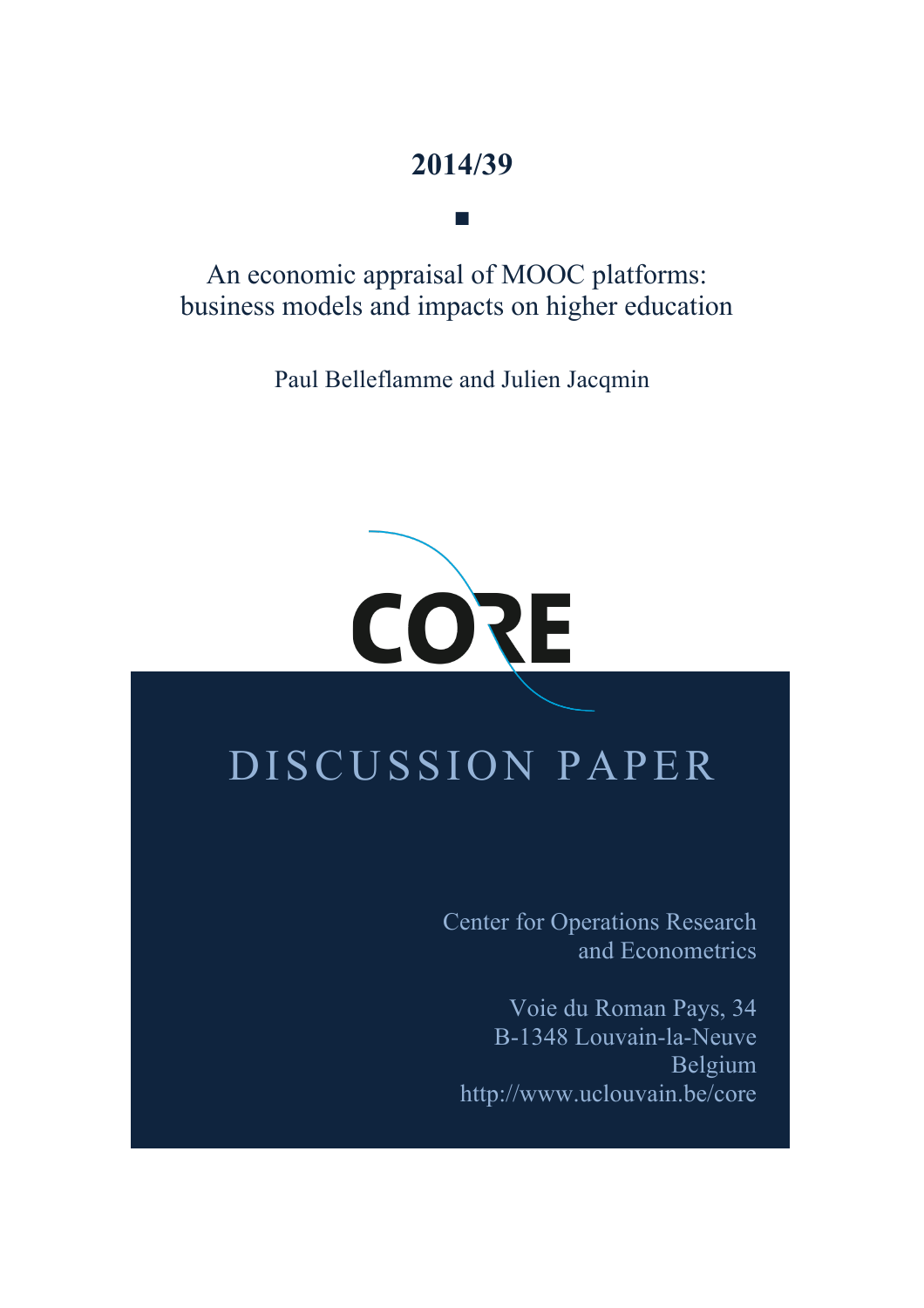# CORE DISCUSSION PAPER 2014/39

# **An economic appraisal of MOOC platforms: business models and impacts on higher education**

# Paul BELLEFLAMME<sup>1</sup> and Julien JACOMIN<sup>2</sup>

September 2014

#### **Abstract**

We start by using various economic and pedagogical concepts to understand the specificities of MOOC (Massive Online Open Courses) platforms. We then discuss how the private provision of MOOCs, seen as pure public goods, can be sustained. Based on the theory of multisided platforms, we analyse five ways to monetize the MOOC business. Our conclusion is that the most sustainable approach is what we call the 'subcontractor model', flavored by touches of the other four models. We then claim that MOOC platforms can play a key transformative role in the higher education sector by making teaching practices evolve, rather than by replacing incumbent institutions. Finally, we derive a number of directions for public policy: governments should act to foster the cooperation between MOOC platforms and other higher education institutions, so as to improve the benefits that can arise from these technological innovations; a particular focus should also be given to professors in order to encourage them to innovate in their teaching practices.

**Keywords**: higher education, distance learning, multisided platforms.

**JEL classification**: I23, I21, L31, L86.

 $1$  Université catholique de Louvain, CORE & Louvain School of Management, B-1348 Louvain-la-Neuve, Belgium. E-mail: paul.belleflamme@uclouvain.be<br>
<sup>2</sup> University of Montpellier, LAMETA, F-34960 Montpellier, France. E-mail: julien.jacqmin@univ-montp1.fr

A preliminary and incomplete version of this paper was published in French in Regards Economiques 110, under the title "Les plateformes MOOCs: Menaces et opportunités pour l'enseignement universitaire". The second author gratefully acknowledges financial support from the "Labex Entreprendre". We thank Muriel Dejemeppe, Vincent Blondel and Vincent Vandenberghe for useful suggestions and stimulating discussions. This version: September 2014.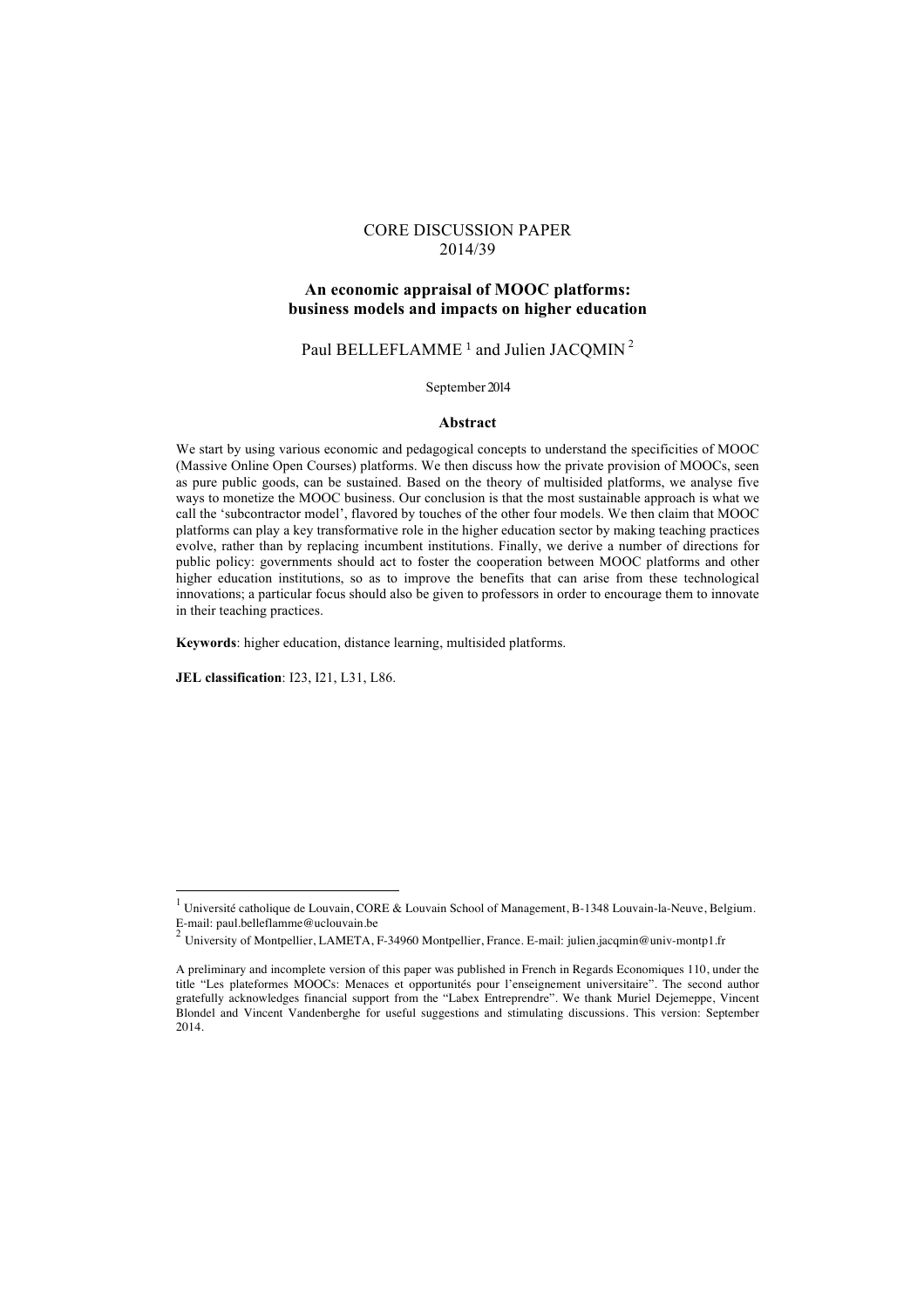#### 1. Introduction

The year 2012 saw the emergence of a new player in the higher education landscape: MOOC platforms (which stands for "Massive Open Online Courses"). Following the decision of two Stanford professors, Peter Norvig and Sebastian Thrun, to put online and for free their 'Introduction to artificial intelligence' class, more than 160.000 students from all over the world enrolled and 23.000 received a certificate of course completion. Following this massive success, several private initiatives started to establish online platforms to organize these courses. Sebastian Thrun went on to create Udacity, a website that could provide other courses than his own. Andrew Ng and Daphne Koller, two other Stanford professors, founded Coursera while MIT and Harvard University jointly created  $edX<sup>1</sup>$ . The success was almost immediate and MOOCs quickly became a buzzword in the sector of online distance education, which was not used to be in the spotlights.<sup>2</sup> For example, as of early 2014, Coursera partnered with 108 institutions from all over the world, the vast majority of which being traditional higher education institutions, to provide more than 500 courses, which have attracted more than 7 million single users. In less than two years, Coursera also succeeded in attracting more than \$65 million in venture capital investment.

From an economic point of view, MOOCs differ from traditional higher education initiatives by having the potential to be a true public good, i.e., to exhibit both nonrivalness and nonexcludability. Nonrivalness is an inherent property of higher education in general: the 'consumption' of some education program by an individual does not reduce the 'consumption' possibilities of the same program for other individuals. Excludability (i.e., the capacity to exclude someone from consuming the good in question), however, depends on technological and organizational factors. It is in terms of technology that the difference is the most pronounced: by relying on the Internet and digital technologies, MOOC platforms manage to considerably loosen–if not eliminate–the capacity constraints that curb the provision of traditional higher education programs. As a result, MOOC platforms are able to attract hundred thousands students per course, and the marginal cost of teaching an extra student comes close to zero. A difference with traditional higher education also exists from an organizational point of view. As the second 'O' in the MOOC acronym attests to it, MOOCs are (at least for now) truly open: their access is free of charge and no other form of exclusion (e.g., contractual) is imposed. It is thus fair to state that contrary to traditional higher education programs, MOOCs are nonexcludable.

Nonexcludability has pros and cons from a social point of view. On the plus side, an enhanced access to courses magnifies the positive externalities of education for society as a whole. On the minus side, private provision of

<sup>1</sup>Udemy, Futurelearn, FUN and Iversity are other lesser known examples of MOOC platforms.

 $^{2} \mathrm{The}$  New-York Times declared 2012 as the "Year of the MOOCs".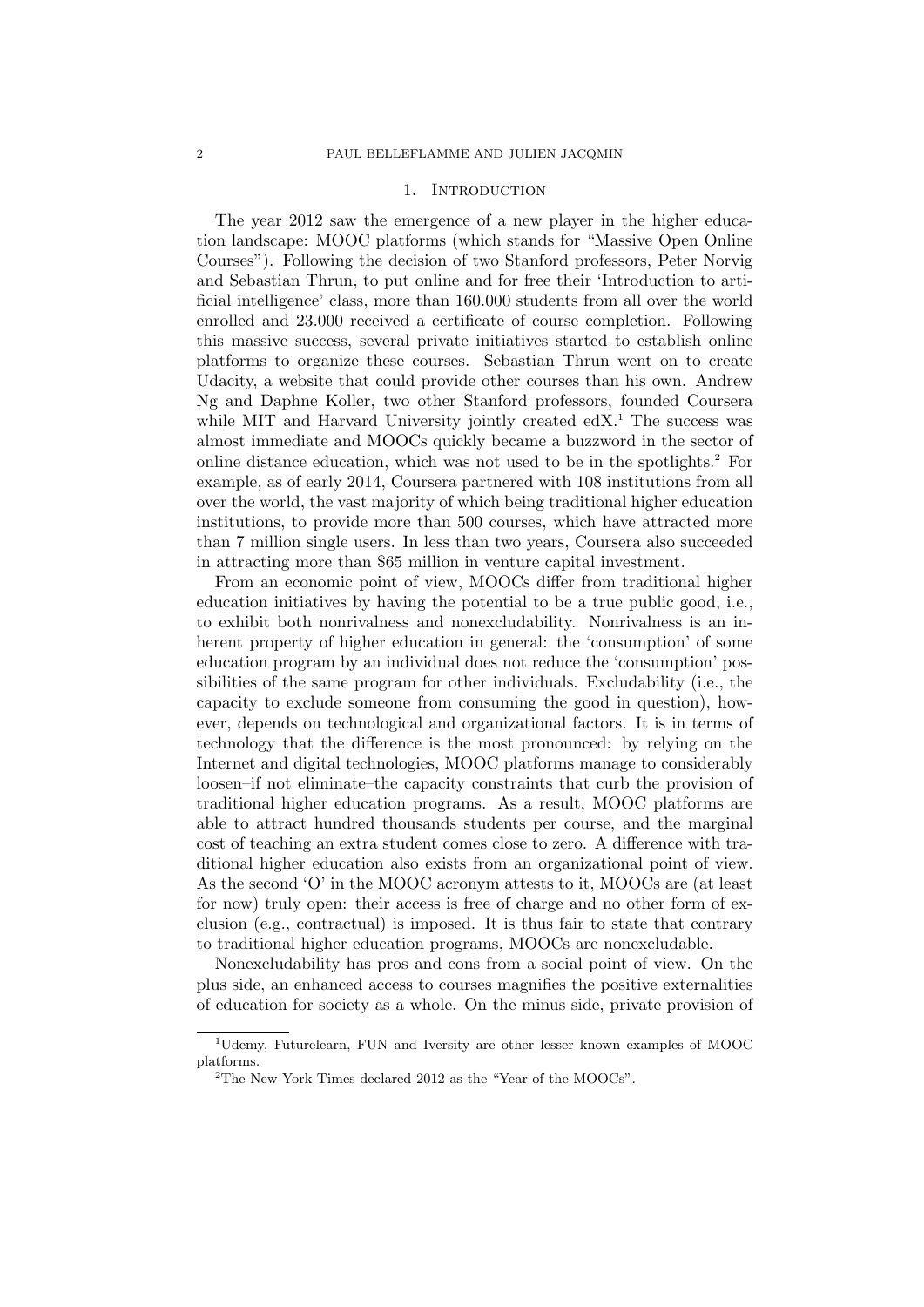a nonexcludable good is typically problematic as no revenues can be raised from the sales of the good (as non payers cannot be excluded). Despite the latter difficulty, MOOCs are currently provided by private platforms with no (or very limited) public funding. How is this possible? Is such organization only temporary or can it be sustained in the long run? These are the questions that we aim to address in this article. For this purpose, we will describe the economic and pedagogical characteristics of MOOCs as highlighted by the scientific literature. We will argue that the peculiarity of their business model is that they are organized as multisided platforms. Using this framework, we will discuss the various ways that could be used to make revenues from providing free courses. Based on this argumentation, we will conclude that MOOC platforms will most likely complement rather than substitute the traditional system.

The rest of the article is organized as follows. Section 2 describes the characteristics of MOOC platforms and how they set them apart from traditional higher education institutions. Section 3 studies the various ways in which these platforms can monetize their business. Section 4 and 5 discuss the implications for, respectively, traditional higher education institutions and public policies. Finally, Section 6 concludes.

### 2. Characteristics of Massive Open Online Courses platforms

We start this section by stressing the novelty aspects of MOOCs compared to earlier distance learning initiatives. We then propose a taxonomy of MOOCs and briefly describe their value-added in terms of learning. We close this section by emphasizing two economic characteristics of MOOCs and of the platforms on which they are delivered.

2.1. Novelty of MOOCs. MOOCs are not the first attempt in online distance learning in the higher education sector. However, compared to previous initiatives, they have three distinct peculiarities that were not jointly observed before, which clearly set them apart from other forms of online education.

The first characteristic relates to the first "O" of its acronym and how platforms define openness. Learners can follow MOOCs at a zero cost and there is no barrier of entry such as a pre-requirement, an entry exam or any other form of selection. This can be seen as a form of commitment by the platform to offer a non-excludable service. However, this peculiarity is not new in the online higher education landscape. This openness, for example, was already present in OpenCourseWare, which are videotaped lessons provided at some universities (the MIT OpenCourseWare being the most well known) and available for free on the Internet (OECD, 2007).

The second characteristic is that learners can receive a certificate of completion that proves that they have reached a minimum level of understanding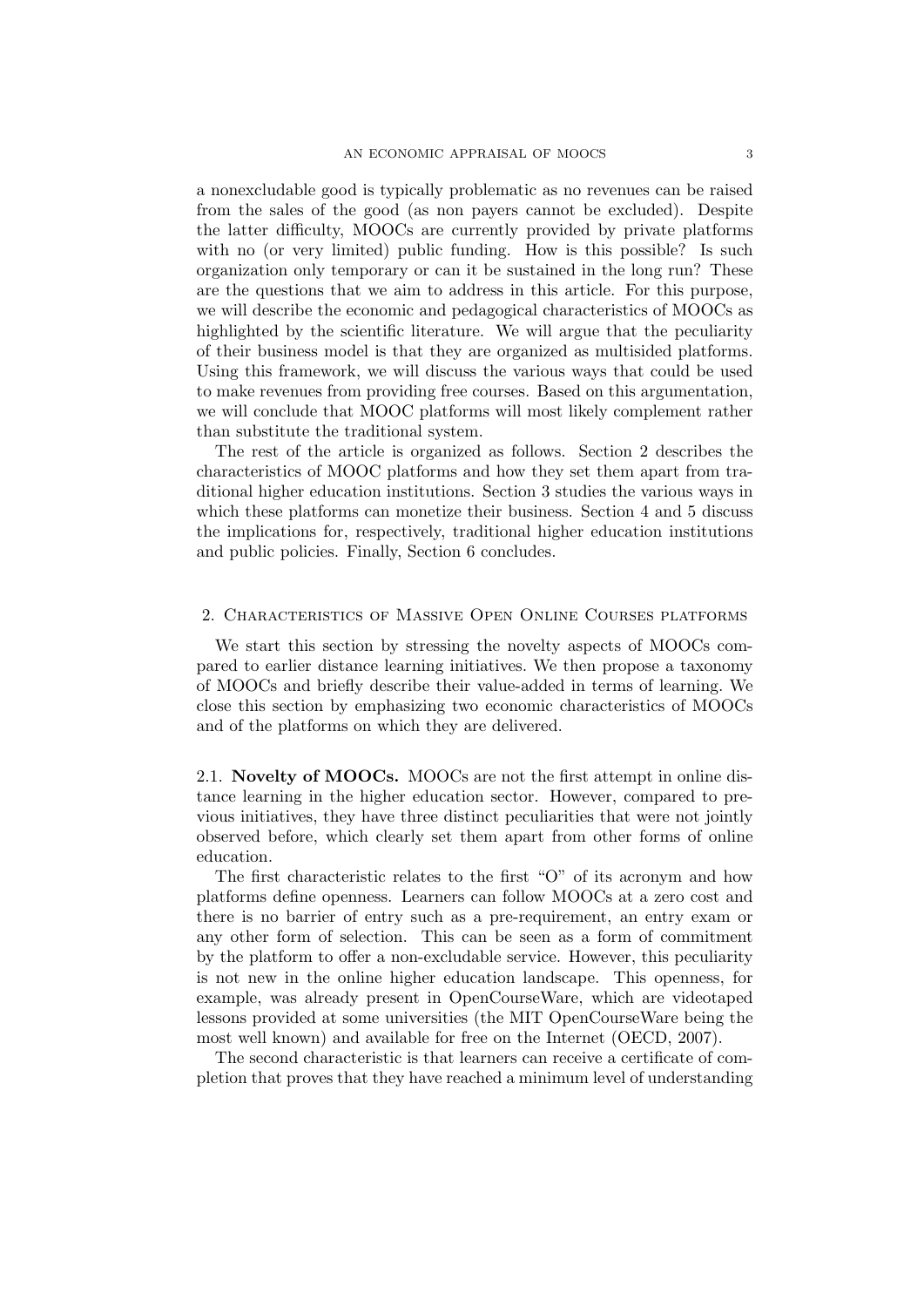of the course material.<sup>3</sup> This is possible thanks to the various tests organized throughout the courses. Opencourseware did not allow for this but a certification was already available for courses provided by for-profit universities (mainly in the U.S.) and by Open Universities active in several countries. For-profit universities now attract more than 10% of the U.S. population by providing a mix of live and online classes to their students (Breneham et al., 2006). Their online classes are mainly used as a way to cut their costs of providing education. Open universities have been established in the second half of the last century as a way to ease the access to higher education to more learners with correspondence courses. Since the end of the nineties, they have also embraced Internet as a medium to provide their courses. Hence, both these institutions were granting certification for the completion of their courses long before the advent of MOOCs platforms.

The third characteristic concerns the presence of interactions between the learners and the platform and between the students themselves. These online interactions aim to emulate the live interactions taking place in the traditional, face-to-face, higher education. The interactions with the platforms take the form of automatically graded quizzes and essays. These are an attempt to circumvent the quasi absence of direct interactions between the professors and the students. They are possible thanks to the artificial intelligence programs developed by the platforms. The interactions between students are trying to reproduce peer effects online. They take place on forum, throughout online group projects or peer grading assessments. As we will discuss later, this characteristic offers a lot of room for innovation in order to improve the functioning of the platform and student's learning outcomes. These interactions are similar to the ones that are made possible via learning management systems, such as Moodle or Blackboard that are often used to complement traditional courses.

2.2. A taxonomy. Within the MOOC community, practices are far from being homogenous (U.K. Department for Business Innovation & Skills, 2013, and Gaebel, 2013) and tend to be located somewhere in between two approaches. The first approach is referred to as xMOOCs. It puts more emphasis on the automatic interactions between the platform and the students. The second is referred to as cMOOCs where 'c' stands for 'connectivist'. This approach puts more emphasis on the interactions among students, to the point where the content of the course emerges, at least partially, from these interactions. There, the role of the professor is not to provide content but to facilitate the student's learning experience.

In this work, we are mainly interested in understanding MOOCs provided near the xMOOCs side of the pedagogical spectrum. There are several reasons why we focus on this type. First, cMOOCs are, for now, at a more

<sup>3</sup>Up to now, these certificates can only be used as credits in very limited circumstances. At the time of this writing, we do not know of any MOOC accredited by an external accrediting body.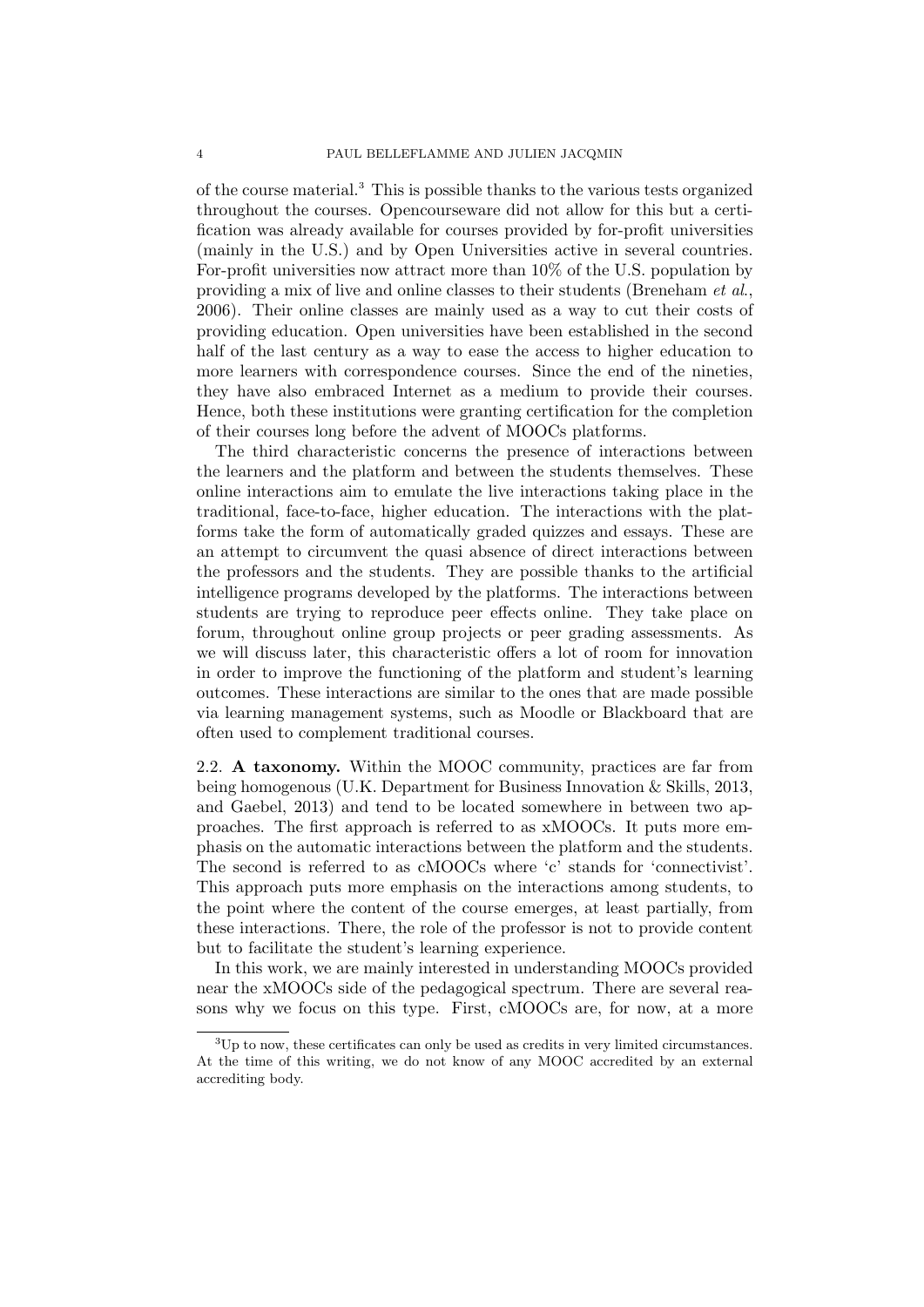experimental stage and no empirical studies have examined their contributions on the students' learning outcomes. Secondly, as xMOOCs are focused on the transmission of knowledge, like traditional higher education institutions, they are more likely to affect the higher education system in one way or another. Finally, whereas cMOOCs tend to be the result of a bilateral relationship between a professor and students, xMOOCS are now essentially organized around multilateral platforms that are accessible to a large number of content providers (i.e., professors); such mode of organization raises new and important economic issues that are worth examining in detail.

2.3. Benefits for learners. What is the added value offered by MOOCs to learners compared with a face-to-face approach, as provided in the higher education sector? Aside from its flexibility and accessibility that were already possible with the famous invention of Gutenberg, we can classify their added value in three categories of advantages.<sup>4</sup>

First, MOOCs facilitate the implementation of a retrieval-based learning by providing feedbacks to the students using automatically graded tests and quizzes. According to this cognitive theory, these tests are not only a way to measure or assess what a student knows. Retrieving information has not only an impact on the students' short term memory but it also improves their long term memory. Many works have tested this hypothesis in a laboratory setting (see, e.g., Roediger and Karpicke, 2006, and Karpicke and Roediger, 2008). They have found a positive and significant relationship between the practice of retrieval and learning outcomes. Recently, Pennebaker et al. (2013) have also found a similar relationship in a study based on the use of retrieval tools during a full term course.

Secondly, because MOOCs are delivered on the Internet, they have the potential to facilitate the implementation of a student-centered learning experience. As discussed more generally for Internet markets in Levin (2011), this customization is possible thanks to the low cost of adapting the content provided to the students and the ability to utilize the data available on the platform. In the context of MOOCs, the Internet facilitates the implementation of a mastery learning environment thanks to the use of tests and possible remedial systems (Bloom, 1984). According to this approach, learning outcomes are improved and less heterogeneous when students go on to more advanced learning tasks only if they have shown a sufficient mastery of the previous learning units. MOOC platforms can, in addition to provide a more adapted content, offer a learning environment more adapted to the cognitive peculiarities of learners. For example, classes can be watched, re-watched and stopped at any time depending on the student's attention capacity. A multiple representation of the content (made possible by the simultaneously provision of videos, quizzes, syllabus, or discussions on forums) is also seen as affecting learning outcomes positively (Ainsworth, 1999). Through their enhanced multitasking skills (as acknowledged by Carrier et al., 2009), the

<sup>4</sup>See also Glance et al. (2013) for a discussion along the same lines.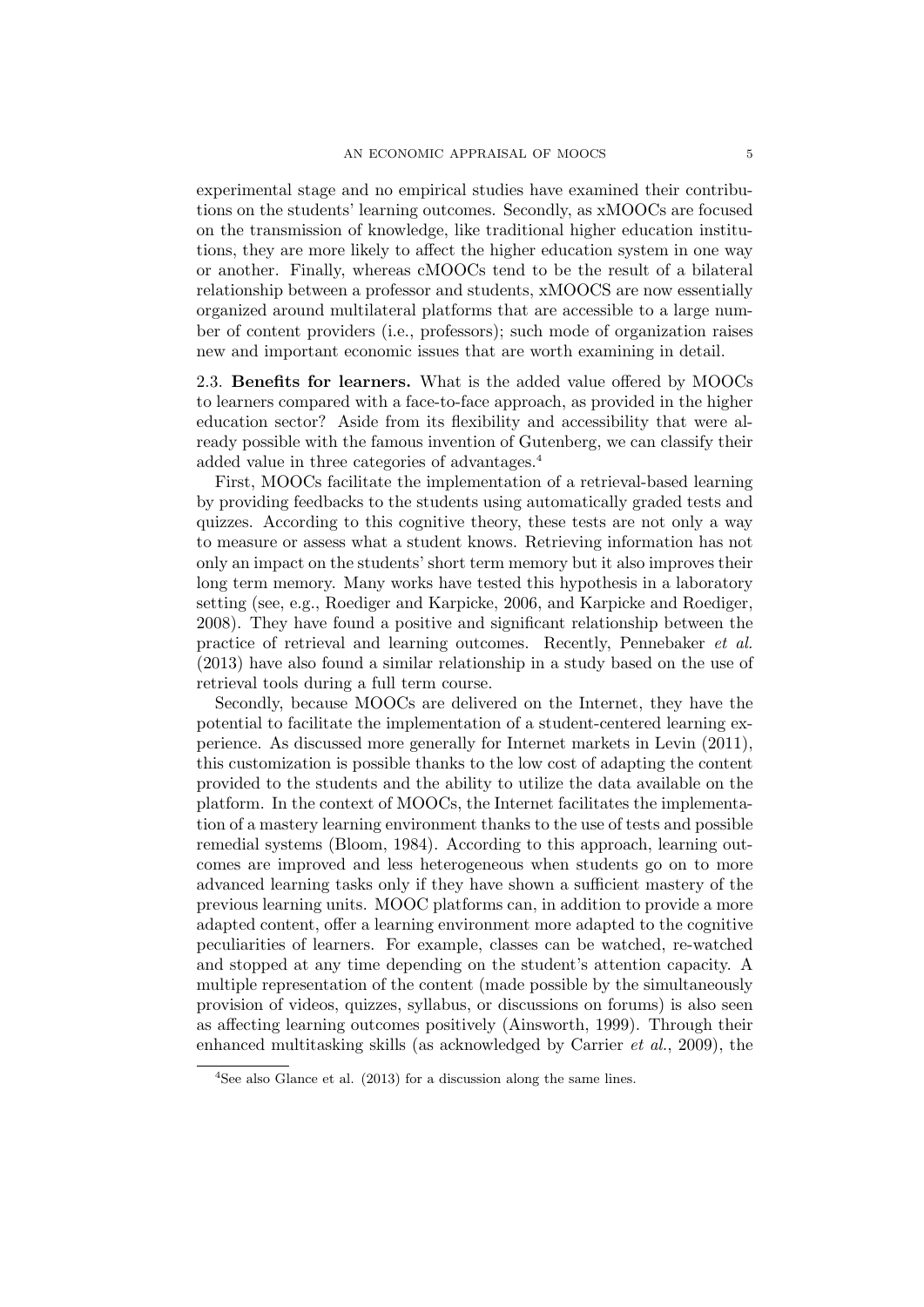younger generations may take even more advantage of this possibility. Even if MOOCs are not yet ripe in implementing this personalization of the learning experience, the Internet provides the right conditions to move into this direction.

The third advantage concerns the implementation of evidence-based educational practices, which can be more easily implemented than in a traditional higher education environment. The main difficulty with such an approach is to distinguish between correlation and causality when considering an educational practice and the chosen learning outcome.<sup>5</sup> This difficulty follows from the existence of an endogeneity bias caused by the presence of inverse causality or by the omission of a variable that affects both the analyzed practice and the corresponding outcome. By separating the treatment and control groups in a purely random way on a large number of individuals, controlled trial experiments allow the analyst to disentangle the causal impact by looking at how the learning outcomes differ depending on the group considered. These conclusions can then give room for further improvements in terms of learning outcomes on the MOOC platforms.

There are several reasons why MOOC platforms offer a great environment for random trial experiments. Thanks to the massive amount of data concerning the learning process and the outcomes available at a very low cost, the Internet gives a perfect setting for this type of experiments (Levin, 2011). Such experiments are also technically and administratively easier to put in place than in a traditional higher education setting (where, e.g., review board might impair the randomization process based on ethical grounds). The Hawthorne effect (i.e., the learners change their behavior when they know that they are observed as subjects of an experiment) and the replication of results are also less of an issue in this context. Finally, spillovers from the treatment to the control group can be avoided by separating the two groups completely. This can be done by offering completely separate courses in parallel on the platform.

Up to now, applications of this methodology in the context of online learning have been parsimonious, Figlio et al. (2013) and Bowen et al.  $(2014)$  being two exceptions. Figlio *et al.*  $(2013)$  have analyzed how a live course fares compared with the same course taught online in an introductory class of a research university. They have observed on average a similar impact on the students' achievement. However, online classes were leading to a lower outcome for low achieving students. Bowen et al. (2014) have studied how students following a class in a traditional format (taught in an auditorium) and a hybrid format (taught online with face-to-face instruction time) fare. They have found that students from these two groups end up with similar learning outcomes.

 ${}^{5}$ See Schlotter *et al.* (2011) and Bouguen and Gurgand (2012) for a discussion on this topic.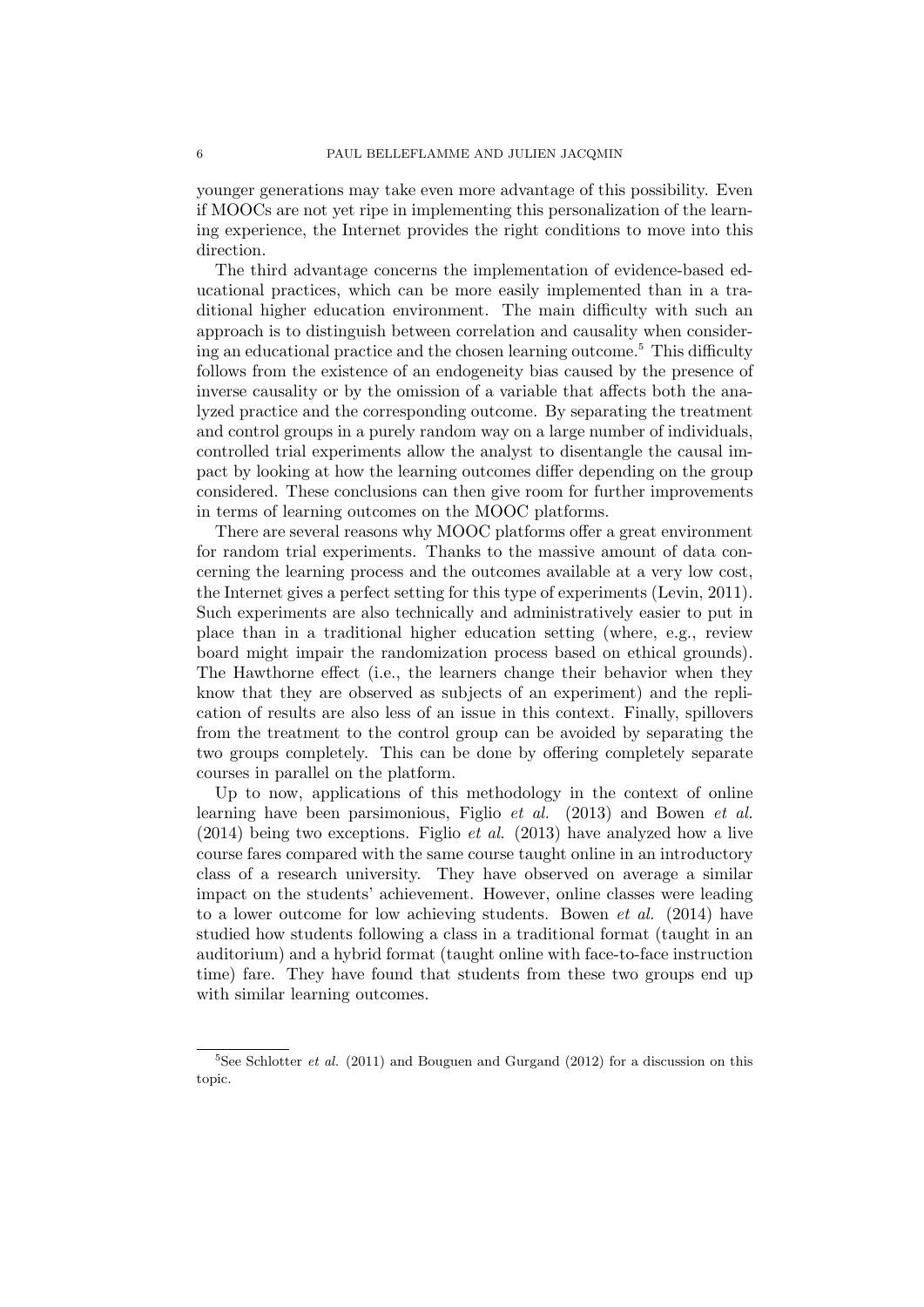Despite these first encouraging results, MOOCs, in a stand-alone format, are far from reaching similar learning outcomes than traditional courses. Platforms are still not close to replicate online the interactions taking place in the traditional higher education sector. They also lag behind in terms of coherence between courses compared with the ones offered in a traditional higher education program. However, the difference in learning outcomes between MOOCs and traditional courses is likely to diminish. New technologies facilitating interactions with the platform and among students and the emergence of evidence-based pedagogical practices will facilitate this evolution. Moreover, this sector shows a much greater flexibility than traditional higher education sector, which should further speed up the process.

2.4. Economic specificities. We emphasize now two important specificities of MOOCs. On the one hand, MOOCs differ from traditional courses both on the supply- and on the demand-side, with potential effects on the market structure of higher education. On the other hand, the choice of organizational mode (for or not for profit) seems to have a larger impact on MOOC platforms than on traditional higher education institutions.

2.4.1. Supply, demand and market structure. On the supply side, MOOC platforms stand out compared to traditional higher education institutions. Their cost structure is dominated by comparatively larger fixed costs.<sup>6</sup> These costs have to be incurred even before the course starts. They concern the development of the platform, the investment in a sufficiently large bandwidth and the online adaptation of the course. The latter category can vary depending on the material used (e.g., to record the classes) and the use of external help (like a cartoonist, a video editor or teaching assistants). The (opportunity) cost of the person providing the course is also larger.<sup>7</sup> A MOOC requires more time than a normal class because the contents need to be adapted to this new format and because supervising the teaching assistants and the external technical help entails larger coordination costs.

On the other hand, variable costs are much smaller. Interactions between students and professors are now replaced by interactions with the platform (to grade quizzes) and by interactions among peers (to crowdsource the questions that students might have and to evaluate their peers). Thanks to this, if the platform is well organized and there is no issue due to congestion, variable costs are close to zero. Furthermore, there is no capacity limit as is the case for a normal course (where, e.g., teaching rooms cannot be expanded). MOOCs face the additional advantage that they could also, unless part of the contents depreciates, be reused at zero cost by the platform. Hence, MOOCs are a non-rival service in their use. Compared to their live

 ${}^{6}$ See Hollands and Tirthali (2014) for suggestive evidences on the cost of MOOCs.

<sup>7</sup>Udacity pays professors to teach on its platform, while Coursera or edX do not, as professors are still on the payroll of their respective university (it is the choice of their host institution to provide them with incentives to teach a MOOC).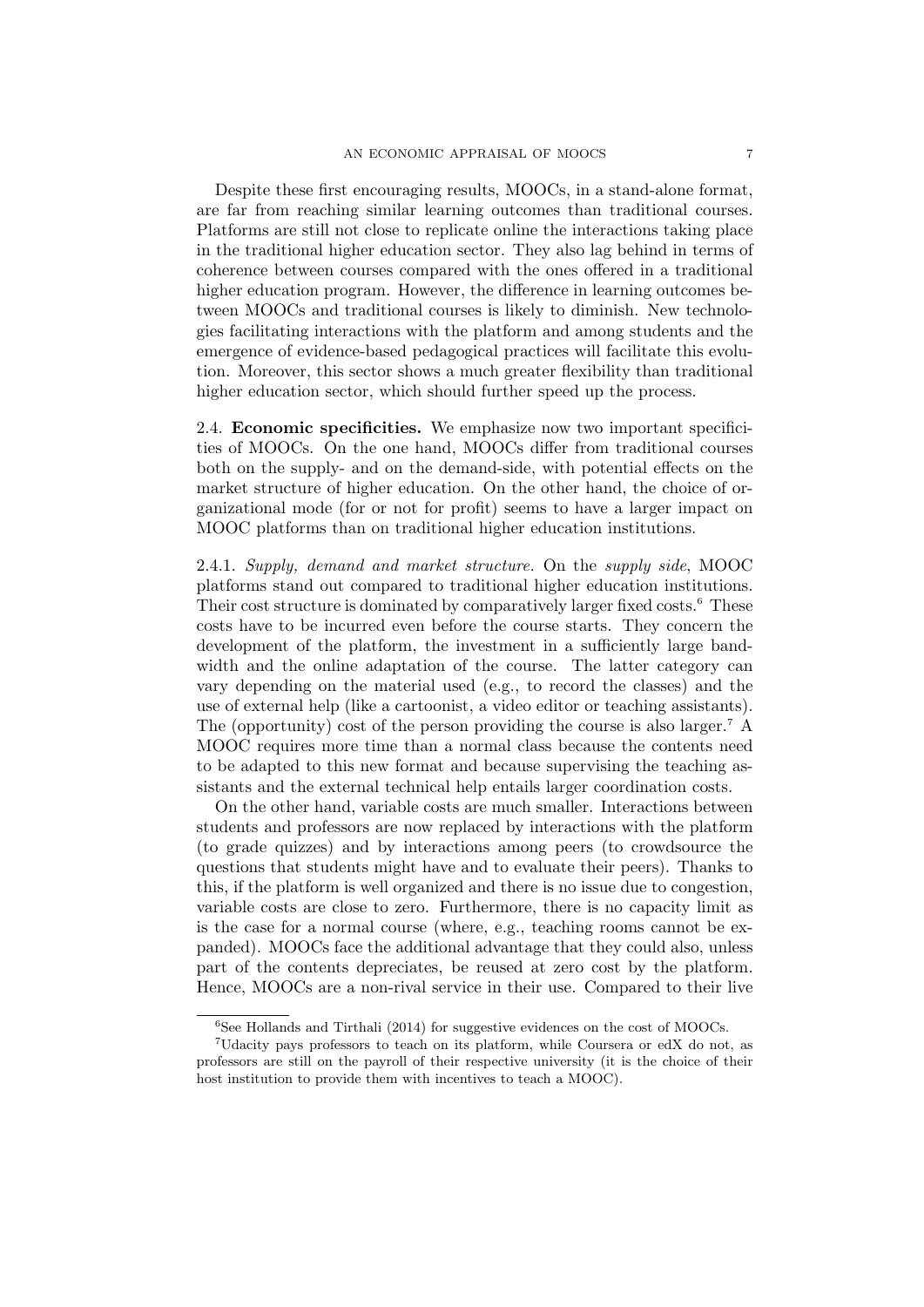counterparts, they have an undeniable advantage in terms of economies of scale.<sup>8</sup>

On the demand side, MOOCs improve the accessibility of higher education: classes can be followed at any time, there is no transportation cost, no need to move in to live near a campus or to commute. They are generally free of charge. Students can also decide the courses that they want to follow without having to stick to a specific sequence. In addition, as we discuss it in Section 3.1, MOOC platforms generate indirect network effects between the professors providing content and the students following the course. Professors prefer to teach a MOOC on a platform that attracts more students and students prefer to join a platform offering more courses.<sup>9</sup>

Because economies of scale and network effects are two reinforcing forces, their combined presence may lead to a concentration of the market for MOOC platforms. This leads some observers to predict that, like Amazon, Google or eBay in their respective markets, a single platform will dominate the MOOC market.<sup>10</sup> Countervailing forces, as discussed by Evans and Schmalensee (2007), are the differentiation among platforms (e.g., from a pedagogical, linguistic or technological point of view or in terms of the objective pursued by the platform), the possibility for participants to 'multihome' (i.e., to participate simultaneously to several platforms) or the rise of some form of congestion in the use of the platform.<sup>11</sup>

2.4.2. For-profit vs. not-for-profit. Platforms active in the MOOC market tend to differ in the way they are organized. Udemy, Coursera and Udacity are organized as for-profit institutions while edX is organized as a not-forprofit institution. The main difference between these two forms of organization is that not-for-profit institutions are barred from distributing their profits to their owners.<sup>12</sup> Any budget surplus must be reinvested into the

<sup>&</sup>lt;sup>8</sup>The empirical literature (see Bonaccorsi *et al.* (2006) for a review) has found no consensus on the exact level of economies of scale in traditional higher education institutions. Both increasing and decreasing returns to scale were found. Returns to scale tend to be relatively lower for undergraduate and scientific programs. Explanations for these results have to do with the level of interpersonal relation in teaching, the size of fixed assets (such as laboratories, libraries, classes or computer classrooms), and congestion problems related to large bureaucratic institutions.

<sup>&</sup>lt;sup>9</sup>Although such demand-side economies of scale are also present in the higher education system, their role is greatly undermined by the presence of relatively important (supplyside) diseconomies of scale.

<sup>&</sup>lt;sup>10</sup>See 'The attack of the MOOCs', The Economist,  $20/07/2013$ .

<sup>&</sup>lt;sup>11</sup>A high degree of market concentration could have a non-negligible impact on the professor's wage distribution by leading to a superstar phenomenon, as observed in the entertainment industry. See Acemoglu et al. (2014) for a formalization of this phenomenon in a setting where less skilled professors use the digital content produced by relatively more skilled professors to complement their courses.

<sup>&</sup>lt;sup>12</sup>The difference goes even further as they do not have any proper owner.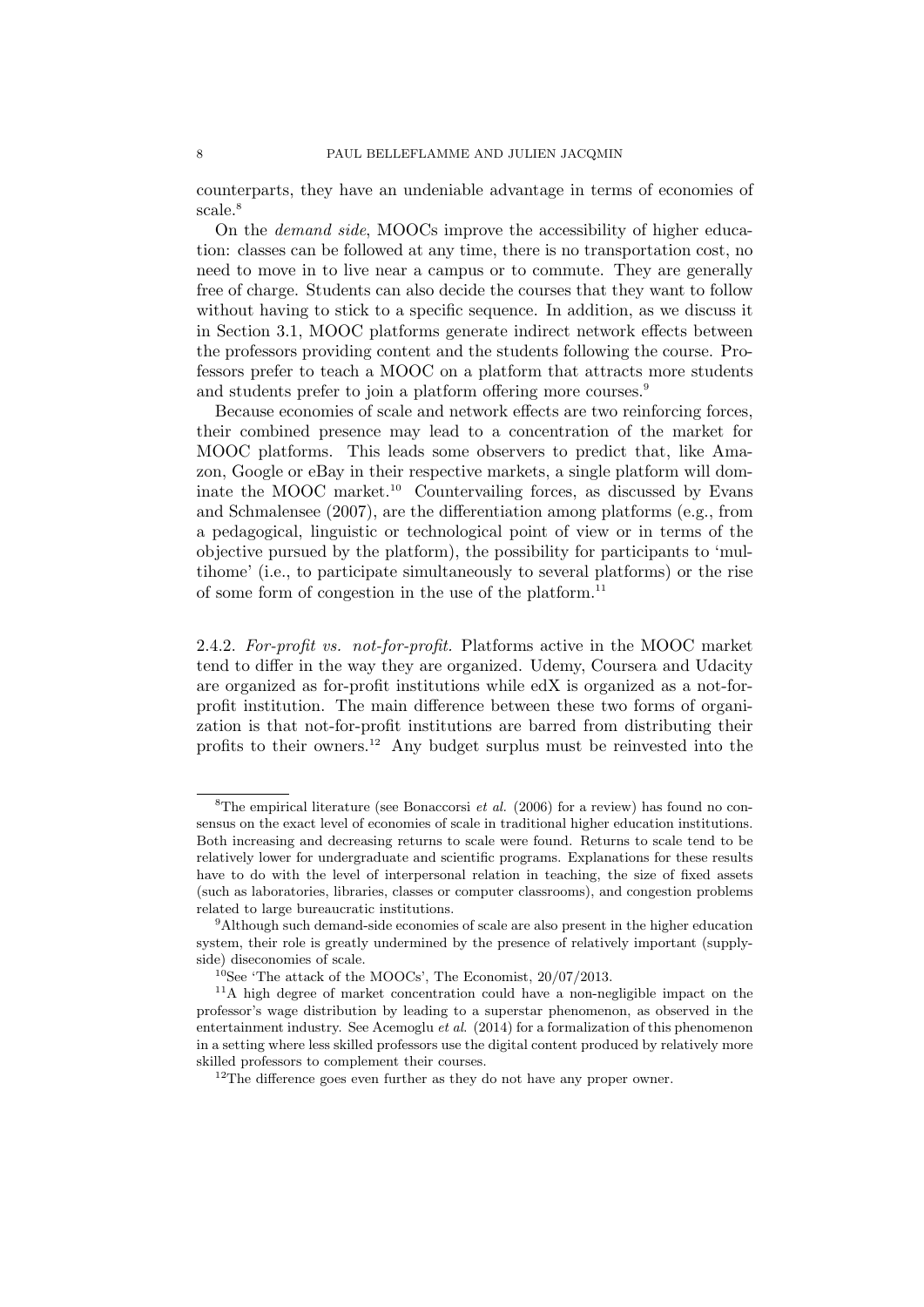institution. Following the arguments of Hansman (1980), there are pro's and con's for these two modes of organization in the context of MOOCs.<sup>13</sup>

The major drawback of this legal constraint is that not-for-profit institutions may find it difficult to access additional capital as they do not have access to the equity market. In a start-up phase, their lack of collateral makes it difficult for them to raise capital via debt financing. Without large amounts of capital coming from customers (as these online businesses are not monetized yet), the lack of access to flexible capital makes it difficult to attain the critical mass needed to take advantage of the presence of indirect network effects and economies of scale. This problem could be circumvented, at least partially, by increase in capital coming from donations; yet, donations may be hard to attract and donors may impose a number of restrictions as to how funds can be used.

On the other hand, the impossibility to distribute profits plays a commitment role in the provision of an education of quality. Education is a credence good, i.e., even after its consumption students can hardly ascertain its quality. This is the source of asymmetric information between students and the providers of education. As it is also more costly to provide an education of quality, the not-for-profit status gives an incentive not to shirk on the quality of education provided to students. It can also play a similar role towards donors, who would rather see their money be invested in the causes pursued by the institution than redistributed to the owners of the for-profit firm. Hence, the not-for-profit status helps reduce the market failure created by the presence of asymmetric information. In the context of MOOC platforms, this problem can be partially alleviated by an external accreditation of the quality of the courses or, as done by several platforms, by externalizing the course development to a member of a recognized higher education institution, who would then indirectly and informally play a certification role for quality.

Currently, MOOCs were established by funds coming from venture capitalists, universities and foundations. All these contributors are looking for some form of return on their investment (in monetary terms for venture capitalists and, perhaps universities; in terms of achieving certain objectives for foundations). Such a return is only possible if platforms are able to generate enough revenues to at least cover their costs. As is usually the case for Internet start-ups, the monetization of their business is one of their main challenge. This leads us to the question of the business models that MOOC platforms can adopt.

#### 3. Potential monetization strategies

A business model describes the main aspects of a firm both in terms of objectives pursued and resources needed to achieve them. Not-for-profit and

<sup>&</sup>lt;sup>13</sup>See also Hansman (2012) for an application of the argument to the context of higher education.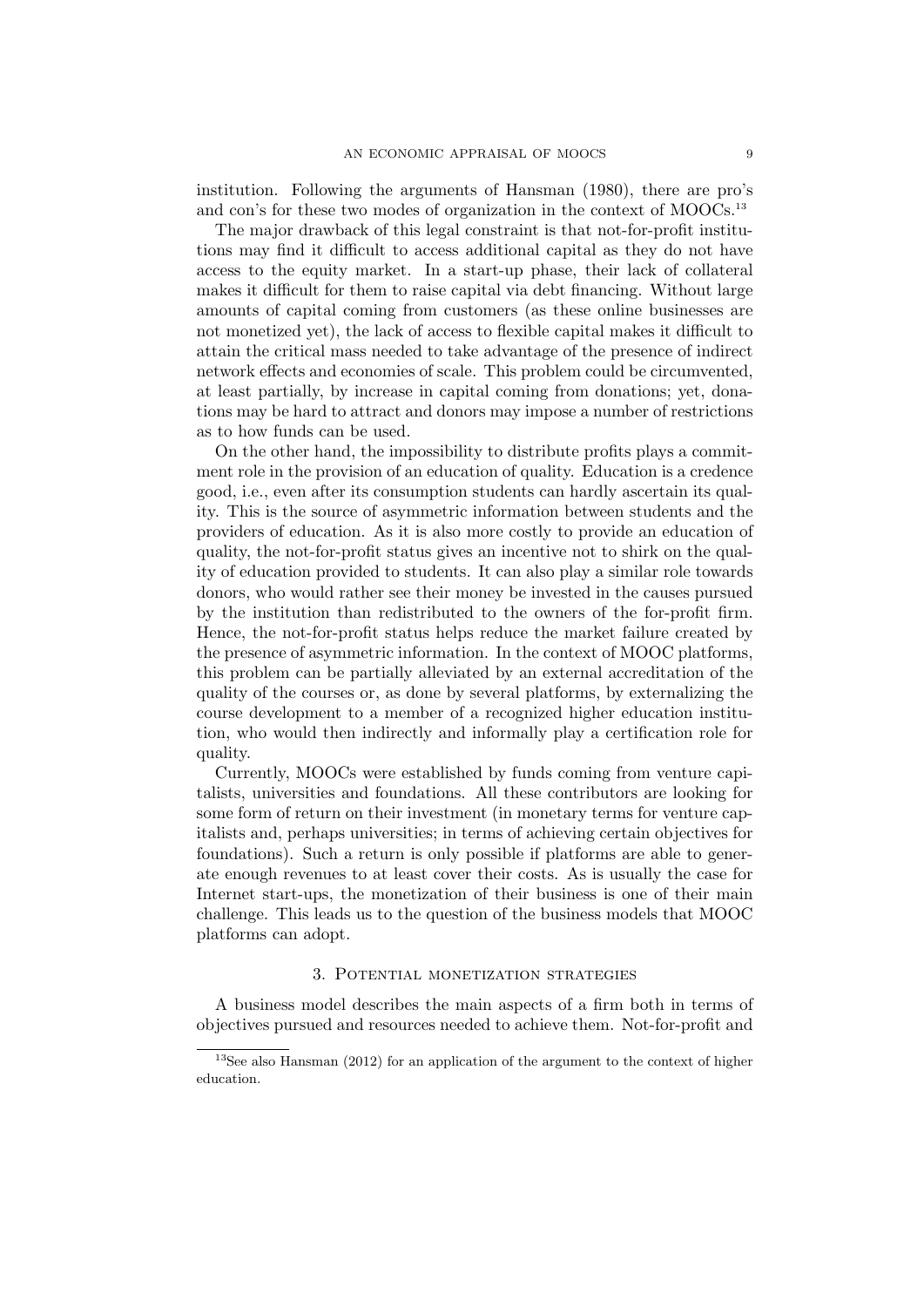for-profit platforms aim to offer courses to a large number of students. The resources are an adequate technology and a sufficient amount of recurring revenues, at least to cover their costs. This last element is the most critical. We examine several ways to generate revenues in a sustainable manner. Before that, we explain why MOOC platforms can be seen as multisided platforms. This perspective will allow us to understand and assess the relevance of the different business models that MOOC platforms may want to adopt.

3.1. MOOC platforms as multisided platforms. The main function of these platforms is to ease the interactions between several distinct groups of agents (which are the 'sides' of the platform). Without the intermediation of platform, interactions would take place less easily, or not at all. In addition to this, there are indirect network effects as agents on one side of the platform value the service provided on the platform in function of the importance of the participation on the other sides. As formalized by Rochet and Tirole (2003, 2006), in the context of two-sided markets, strategic pricing decisions need to be based on a careful appraisal of the interrelations among different sides (so-called "cross-side network effects") and within each side (so-called "within-side network effects"). It is then common to see asymmetric pricing structure with one group of agents being subsidized (leading to free access, or even negative prices) and other groups being charged higher prices. In general, platforms have an incentive to charge lower prices to the group that exerts the strongest cross-side effect on the other side(s): what is lost by decreasing the price on this group is more than compensated by increasing participation on that side, as well as on the other side(s) because of the (positive) cross-side effects. By the same token, subsidizing the participation on one side allows multisided platforms to solve the so-called "chicken-andegg" problem: as each group's participation is conditioned on the other group's participation, the platform strategically chooses to let one group use the platform for free so as to initiate a positive feedback loop. In the context of MOOC platforms, this logic explains how the provision of a public good by a private initiative can be sustainable, even without government subsidies.

Four groups of agents are likely to gravitate around MOOC platforms. In addition to students, professors and higher education institutions, MOOC platforms may also attract other private actors, such as advertisers or employers. To understand the functions performed by the platform (and how it can monetize them), we must first identify what each group expects from the other groups and what they can give them in exchange.

3.1.1. Students. Students participate to the platform to follow courses taught by professors. If their only motivation is to acquire new knowledge and competences, their interactions stop here. But if their learning is motivated by a will to improve their employability, students will also value the presence of universities (as they guarantee, up to now only in an informal manner, the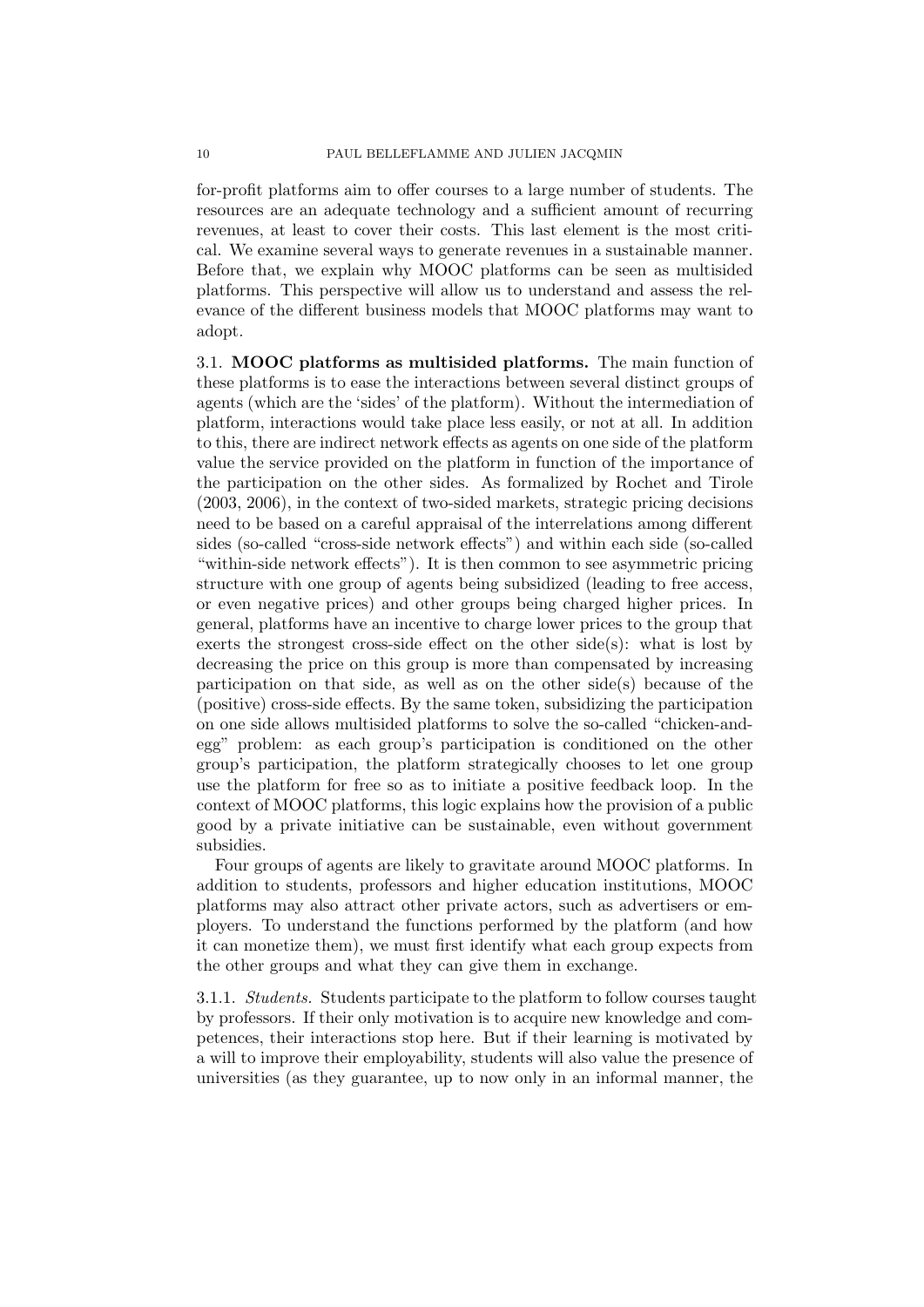quality of the courses), employers (as students may signal their abilities to them) and advertisers (if their presence and their payments allow platforms to offer courses to students for free).

The role played by peer effects can also have its importance as, by observing the behavior of their peers, students might be influenced. As a result, a student's learning outcomes will depend on the interactions with his fellow students. This issue has been intensively studied in a traditional higher education context as, depending on the nature of the peer effects, different policies might prevail (see, e.g., Winston and Zimmerman (2004) for a discussion on the issue). Studies in an online environment are scarce. Bettinger *et al.* (2014) is one exception. Using data from a for-profit university active online, they observe that peer effects do exist on forum as they impact course completion and performance, and are persistent on subsequent courses. Note also that the authors observe the existence of some form of congestion as too many and too lengthy posts by other peers on the course forum can have a negative impact on these outcome variables.<sup>14</sup>

3.1.2. Professors. Professors seek to disseminate their teaching materials and to experiment with new pedagogies. Being involved with a MOOC allows them to reach both objectives. If dissemination is the main objective, professors clearly prefer platforms that attract large crowd of students. Professors also value the fact that universities interact with the platform. First, although professors can offer a course in their own name, they usually continue to depend on their respective university. There is often a direct link as it is the university that pays professors to develop a MOOC (considering that this task belongs to their academic missions). There are also a number of indirect links. First, professors (even if they act free-lance) benefit from the reputation of the university to which there are affiliated, as this reputation facilitates the enrollment of students. Second, developing a MOOC may help professors to improve their teaching portfolio so as to, e.g., increase their chances to get a promotion in their university. This form of reputational/career concerns is similar to the one described in Lerner and Tirole (2002) for contributors to open source software. Finally, a successful MOOC may increase the demand for complementary goods and services (such as (text)books, invited seminars, guest lecturing) for which professors can be financially compensated. Regarding the other private actors, professors value their presence indirectly if it contributes to attract more students.

3.1.3. Universities. As discussed by Hollands and Tirthali (2014), higher education institutions can decide to invest money and time in a MOOC platform for several reasons. First and foremost, developing MOOCs allow them to extend the reach and access of their teaching activities. Thereby, they

 $14$ If this congestion in the peer effects is also present in the MOOC setting, this negative impact on the benefits derived by students may potentially undermine the economies of scale of MOOC platforms.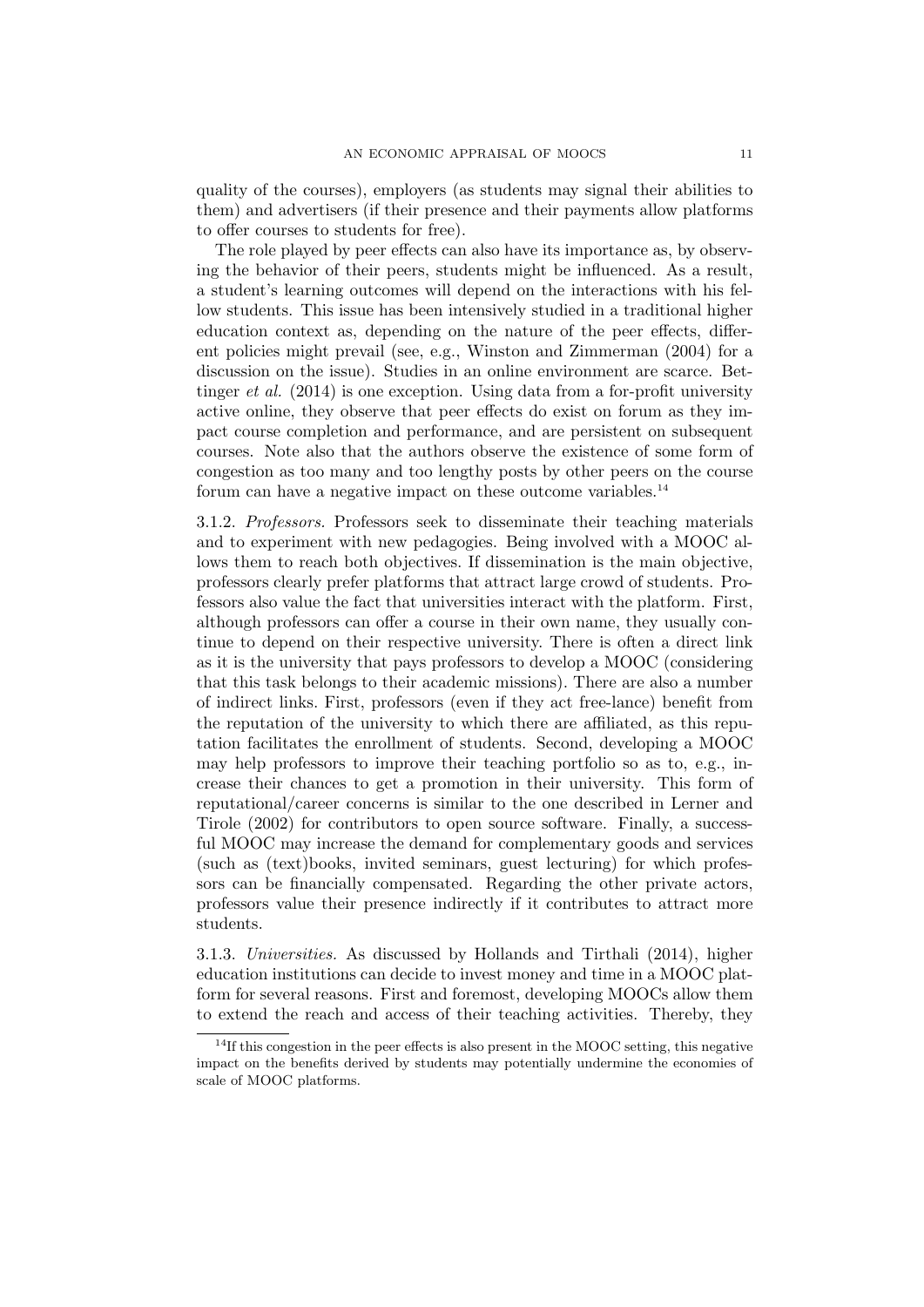may not only build and maintain a strong brand (by advertising themselves as innovative institutions), but also collect additional revenues. Clearly, in view of these objectives, universities tend to favor platforms that are able to attract a large and diversified crowd of students. MOOCs also help universities to improve learning outcomes thanks to new pedagogical innovations. To attain this goal, they pay professors and encourage them via other non-monetary rewards (courses buy-outs, promotions, etc.) to adapt their courses and to carry on research about new pedagogical approaches. Similarly to professors, universities only value indirectly the participation of private actors to the platform.

3.1.4. Private actors. Private actors are mainly willing to interact with students. On the one hand, employers gain access, via a MOOC platform, to a large pool of students as well as to detailed data about their skills; the larger the pool of students and the higher the quality of the data about them, the higher the chances for employers to find the desired profiles. Employers may also see MOOCs as a flexible and cheap tool to train their staff. In this respect, the presence of universities and renowned professors is highly valued. On the other hand, advertisers are ready to pay to have access to the visitors of the platform, as well as information about them. This information allows advertisers to segment the audience and to customize their commercials, so as to attract more clicks on their ads, and hopefully more sales as a consequence.

Now that we have described how MOOC platforms create value by facilitating the interaction between different groups of stakeholders, we describe five business models, which can be seen as five different ways to monetize the value that platforms create.<sup>15</sup>

3.2. Certification model. The certification model has been the model that traditional higher education institutions have been following for decades. By certifying the successful completion of an educational program, the degree signals to the job market the skills acquired by students. As long as employers value such signal (e.g., because it helps them sorting job candidates more efficiently), students value the signal as well and are thus willing to pay to acquire it. In addition, the value of the signal increases with the reputation of the institution delivering the degree. Higher education institutions therefore monetize the value that they create on the job market by reducing the information asymmetry that plagues the recruitment process.

MOOC platforms try to emulate this model but with two major differences. First, MOOCs still suffer from a reputation deficit with respect to traditional institutions. So far, the certificates that they deliver are not accredited by any external quality assurance institution; the only form of accreditation comes, indirectly from the reputation of the professors who

<sup>&</sup>lt;sup>15</sup>For other analysis of the revenue models of MOOCs and of other freely available educational resources see, e.g., Downes (2007) and Dellarocas and Van Alstyne (2013).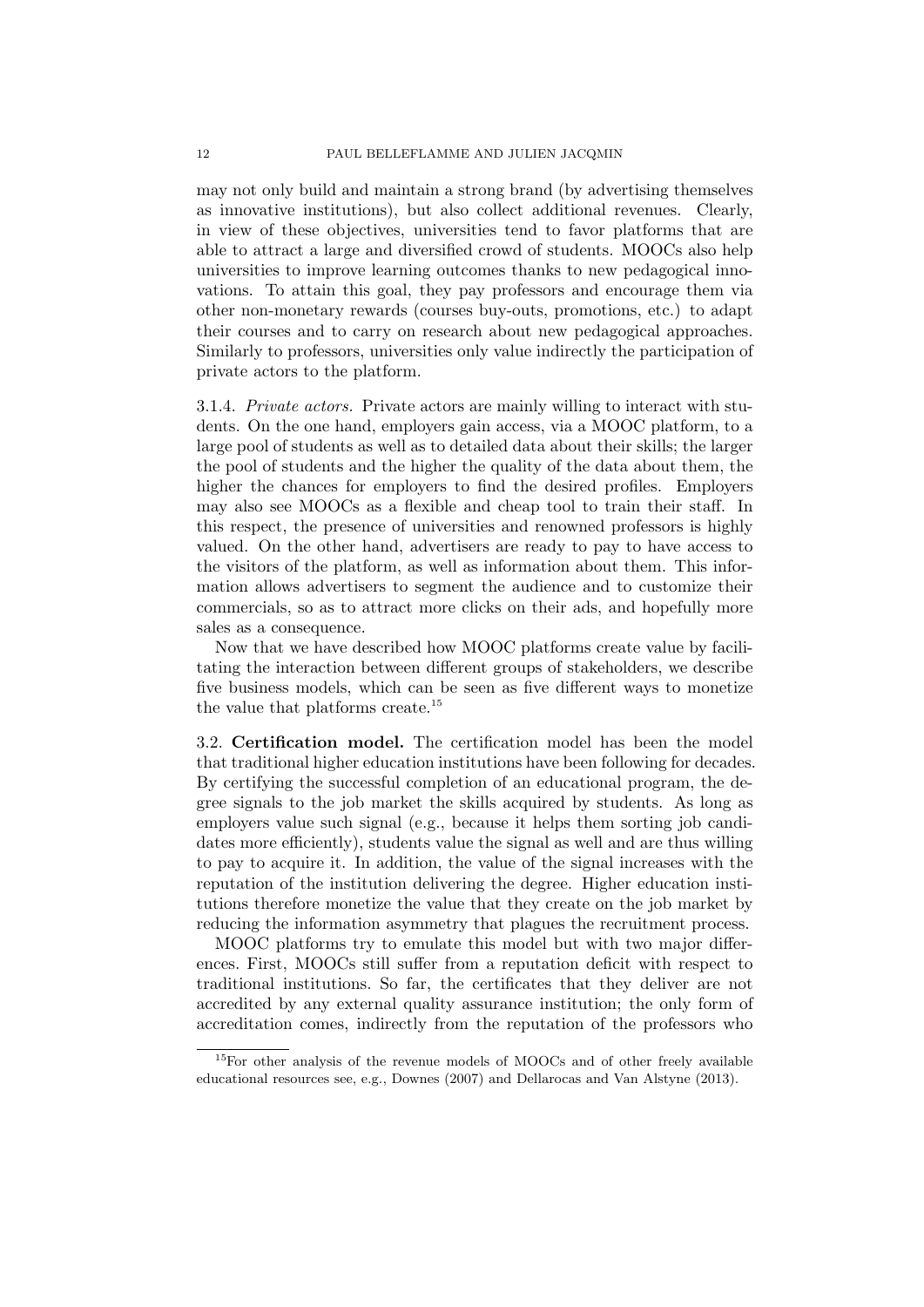conceive the MOOCs and of the universities that employ them. Second, and more importantly, MOOCs turn the certification model on its head in terms of pricing. In the traditional model, the institutions charge students (and/or the subsidizing public authorities) upfront for the access to a program of courses; the degree is then delivered, free of charge, when students successfully complete the program. The exact opposite applies for MOOCs: access to courses is free but students need to pay if they want to obtain a certificate that attests of their successful learning experience. Clearly, the main drawback to this approach is that revenues depend not on enrollment figures but on completion rates (and on the value that those students who complete the courses attach to a certificate). For now, this drawback is serious as graduation rates for MOOCs are particularly low (especially relative to the impressive enrollment figures).  $16$ 

Facing this problem, MOOC platforms may be tempted to lower the minimum standards required for certification so as to increase revenues. They may be able to do so because these standards cannot be perfectly observed neither by students nor by employers.<sup>17</sup> However, such tactic may backfire as it may undermine the credibility of the certificates in the eyes of employers, as argued by Cantillon et al. (2011). The argument that underpins the certification model would then work backwards: if employers doubt on the signal conveyed by the certificates, students do not find it worthwhile to invest their time to acquire them. Indirect network effects would also play backwards: as students' participation to the MOOC platform dwindles, so does employers' participation and so on so forth.

In sum, MOOC platforms seem to have a hard time to apply the certification model. The basic difficulty comes from the fact that MOOCs are by essence open and free. As a result, platforms can only charge for the certificate itself and not, as universities do, for the bundle 'course  $+$  certificate'. Revenues then depend on completion and not on enrollment numbers. Even though MOOCs are able to enroll many more students than traditional higher education institutions, they suffer, for now, from much larger dropout rates. All in all, the quantity of certificates that MOOC platforms can hope to deliver is likely to be small; moreover, students currently attach a much lower value to MOOC certificates than to university degrees. To turn the tide, a serious accreditation system should be put in place in order to control for the quality of the MOOC experience; any efforts to consolidate

<sup>16</sup>Drop-out rates of around 90% are rather common. See U.K. Department for Business Innovation & Skills (2013) for a discussion of the explanations of these high figures. The most important explanation is that MOOCs are seen by many as an educational resource rather than as a course. Another explanation is that MOOCs require a higher degree of self-discipline.

<sup>&</sup>lt;sup>17</sup>Certification standards are more easily checked for the command of languages or for specific skills. This explains why tests like TOEFL or GMAT can be profitably administered by private organizations, whose core business is to certify (at the difference of universities or MOOCs, whose core business is to teach and not to certify).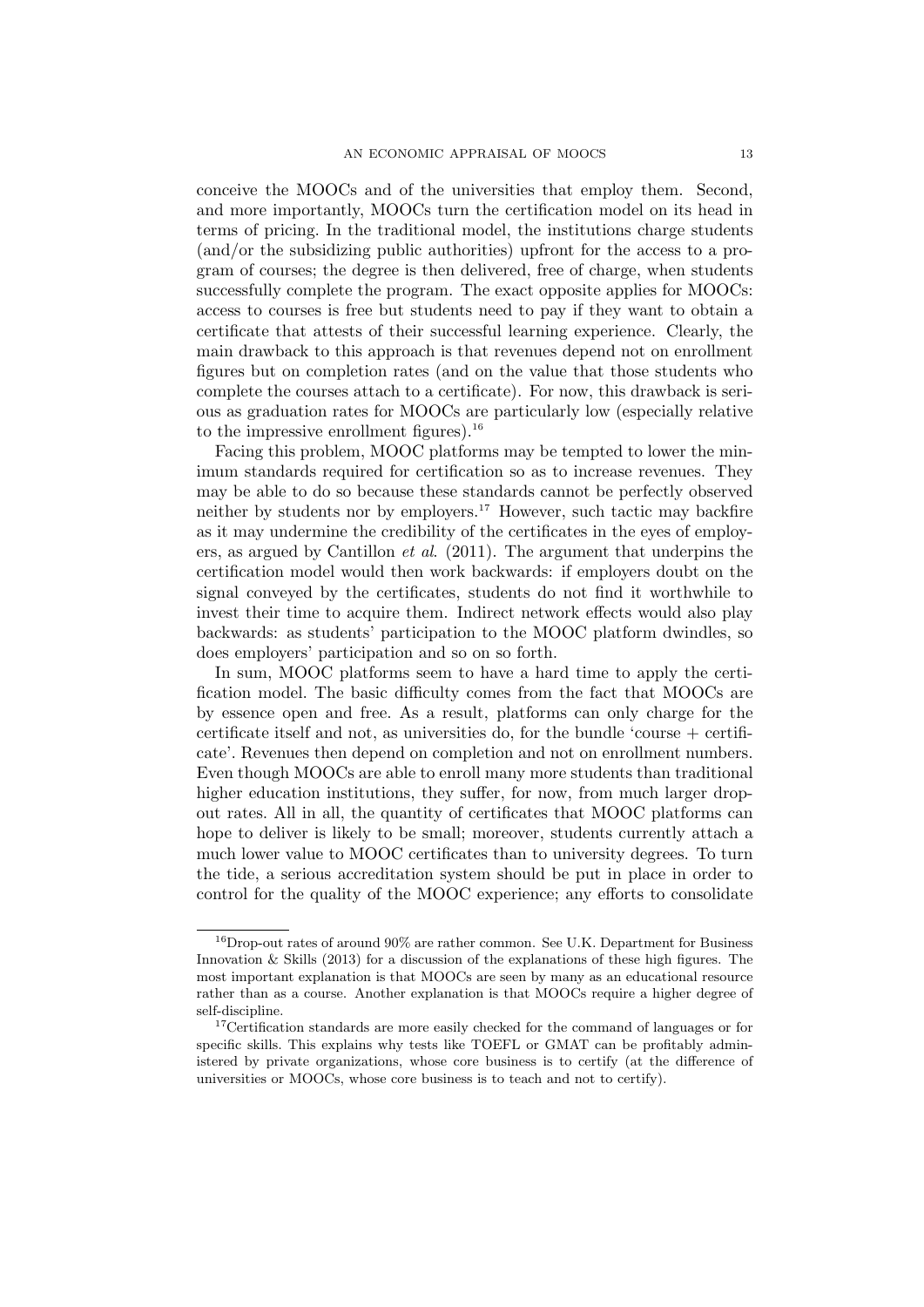the reputation of MOOC platforms and to improve completion rates would also certainly help.

3.3. Freemium model. Freemium is a contraction of the words 'free' and 'premium', the latter characterizing a privileged offer. This approach builds on the fact that some features of MOOC platforms are excludable. The idea is then to apply menu pricing (i.e., second-degree price discrimination) by proposing different versions of the service at different prices. Typically, a free version (giving basic access to MOOCs) can be offered along a number of paid versions (including various bundles of excludable services, such as personalized tutoring, privileged interactions with teachers, unlimited access to courses at any time, more flexibility in the use of the platform, etc). The freemium model goes beyond menu pricing as the free version is not just meant to identify users with a low willingness to pay, but more importantly to induce them to 'convert' to the paid version, whose value would be revealed by the use of the free version.

Although this model has proven to be successful for many Internet-based services (e.g., Skype or Spotify), some specificities of MOOCs cast doubt on its replicability. Competition between MOOC platforms is quite intense as platforms are not really differentiated (nor horizontally nor vertically) and users face low switching costs. Costs associated with the paid services also decrease the scalability of MOOCs (for instance, more tutors would need to be hired). These two forces inevitably reduce the margins that can be made from this revenue model. In addition, this will decrease the openness of MOOC platforms while both professors and students derive value from it. It is indeed likely that professors would invest much less in "MOCs" than in MOOCs. If professors leave the platform, students will follow, leading to further negative feedback effects.

3.4. Advertising model. The advertising model is one of the most preferred road to monetization in the Internet sector. The model can be summarized as follows: platforms do not sell contents to users directly but only indirectly, as contents serve to attract users, whose attention (and/or information) is then sold to advertisers. Advertisers are indeed willing to pay to attract eyeballs on their ads, and even more if they know to whom these eyes belong. In this respect, MOOC platforms are of interest to advertisers thanks to the information that they can collect about their users and the large amount of time that students spent on the platform.

This model seems promising at first glance. However, it is important to evaluate the extent to which advertisements can interfere with the learning process and, possibly, discourage students. In the language of multisided platforms, one would then say that the group of advertisers exerts a negative indirect network effect on the group of students. The implementation of such a system may also deter professors and universities from providing content for free to the platforms. To keep them on board, MOOC platforms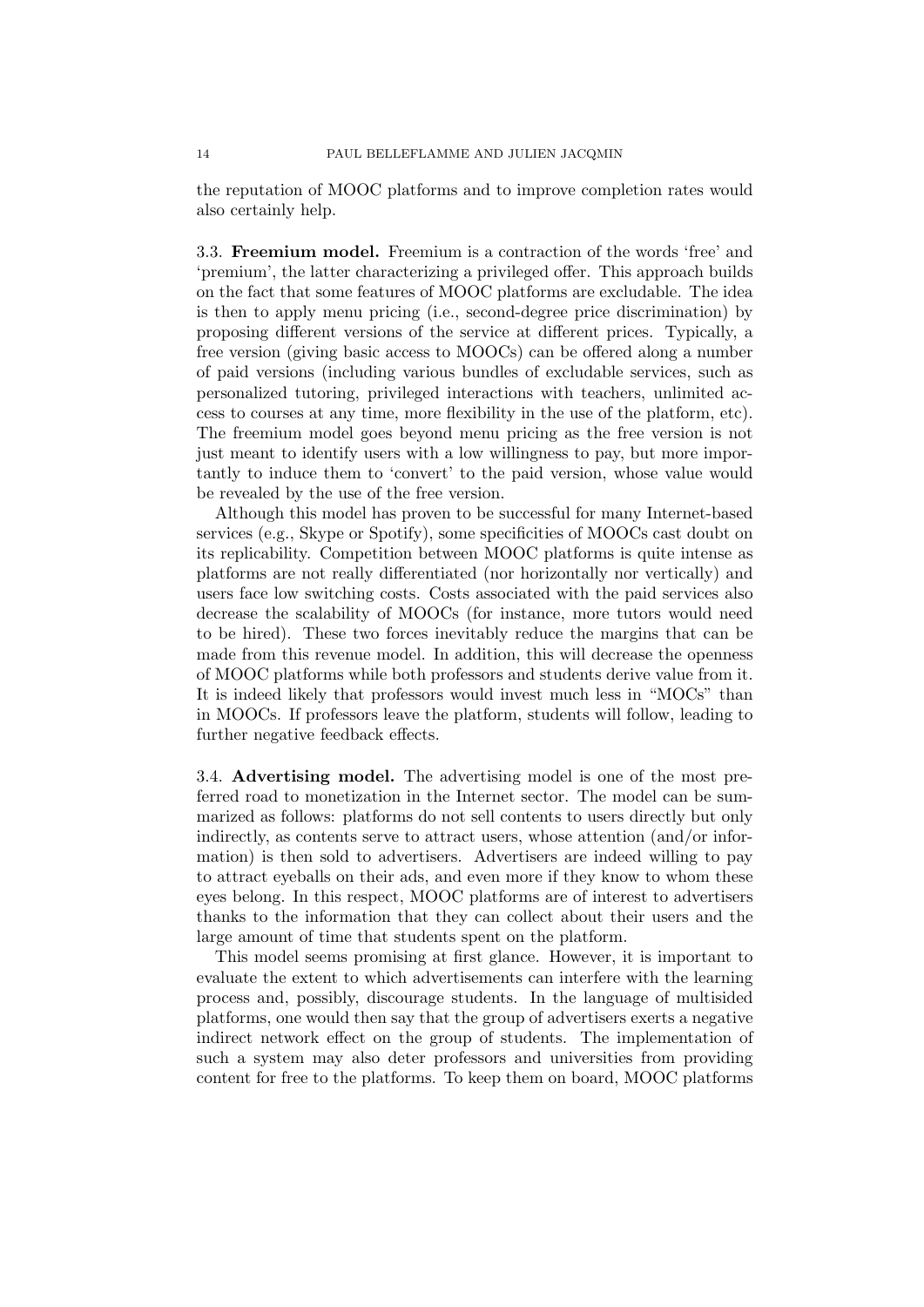would then have to increase the compensation for their services, which would inevitably raise the costs of producing MOOCs.

3.5. Job matching model. As for the advertising model, the job matching model takes advantage of the presence of private actors around the platform and the by-product created by MOOCs, i.e., the information about its users. Asymmetric information problems are present in the labor market: an efficient pairing between the two sides of the market is difficult to achieve as employers lack reliable information about potential employees and vice versa. As we already described it above, certification can reduce this asymmetry. Other instruments are also available. Employers can indeed increasingly resort to new tools that allow applicants to demonstrate their abilities and skills in a more coherent and effective way.<sup>18</sup> It is in this context that MOOC platforms can play a creative role. By continuously monitoring the behavior of students, MOOC platforms accumulate big data that they can use to improve matching on the job market. Such service can be monetized on both sides of the market. By drawing an accurate and multidimensional profile of their students, MOOC platforms can help employers in their recruitment process. Platforms can also mine their data to better advise students and help them to present their competences in a more convincing way, thereby facilitating job placement.

Even if this model is attractive in theory, it raises many questions in its application. MOOC platforms do not appear more likely than traditional higher education institutions to offer training programs that meet the constantly changing needs of employers. Even if they may be better at identifying students' skills, the skills in question may not be the ones that employers are mainly looking for. Guiding students in their job search seems also far from their core business, namely education. Moreover, these job matching services may also impair the scalability of the platform.

3.6. Subcontractor model. The models discussed so far involve independent platforms connecting various stakeholders. In view of the difficulties raised by the implementation of these models, MOOC platforms may prefer to secure revenues by acting as subcontractors for either universities or private companies. To universities, MOOC platforms can sell innovative ways to deliver education, as well as cost savings. To private companies, they can sell made-to-measure training programs. Let us explore the viability of these strategies.

The first idea is to use some of the technologies of distance education to complement traditional teaching methods, leading to a hybrid approach also known as 'blended learning'. According to Deslauriers et al. (2011), online and live classes are complementary and, hence, their combination leads to better learning outcomes. One way to achieve this is by flipping

<sup>18</sup>As Staton (2014) points out, "[e]valuative information like work samples, personal representations, peer and manager reviews, shared content, and scores and badges are creating new signals of aptitude and different types of credentials."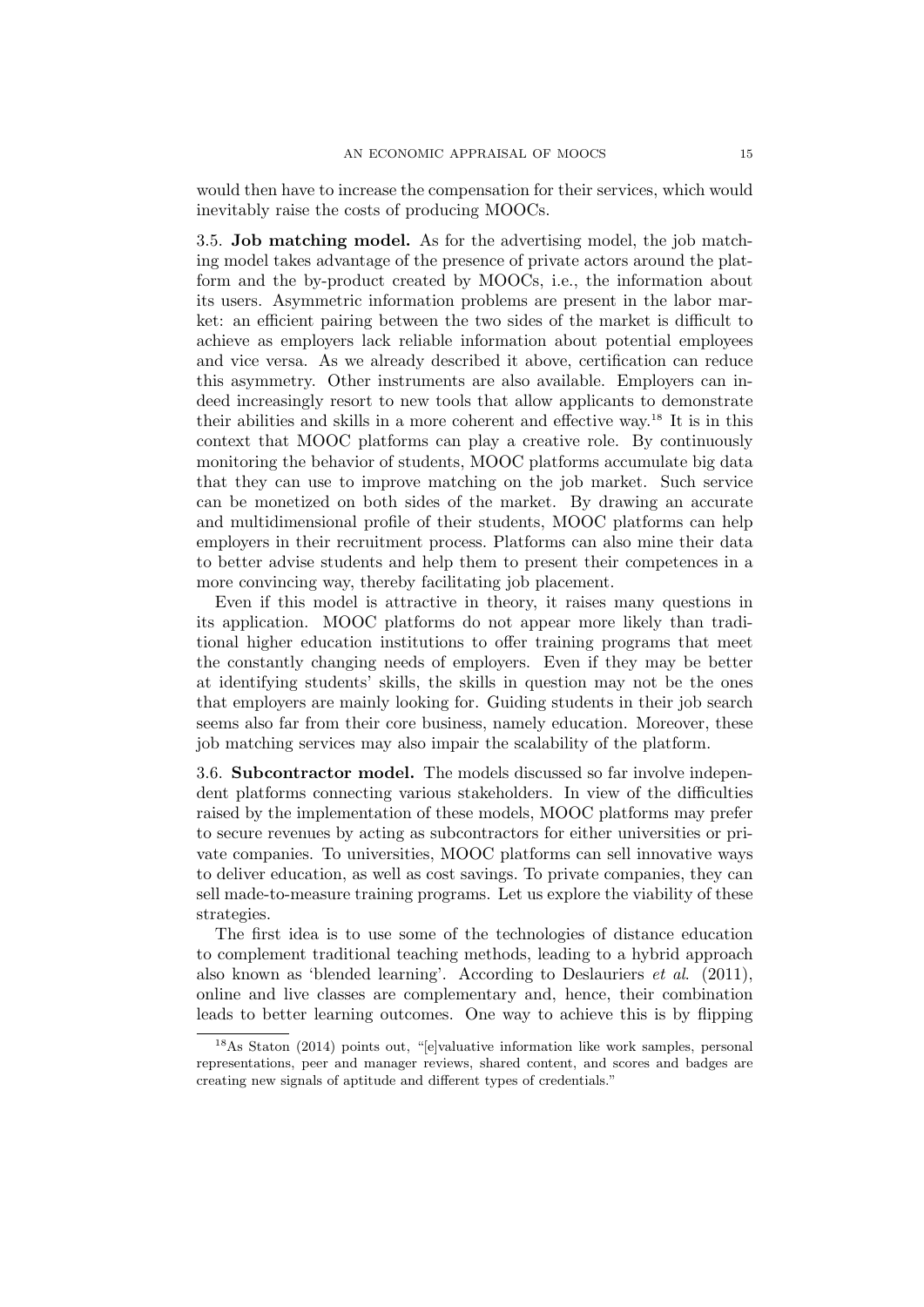the classroom. Students get in touch with the class material on the online platform before the class, and class hours are used to solve exercises, discuss and deepen the material using the most of the professors' skills.

In the second case, the MOOC technology is used to partially solve Baumol's cost disease (Baumol and Bowen, 1996). This phenomenon describes a rise in salaries that does not respond to any increase in labor productivity. It is typically observed in labor-intensive activities such as the education sector. It can be explained by the fact that other sectors with high productivity gains (because capital can be more easily substituted for labor) have to adjust the wages offered to their employees. To be able to keep and attract a qualified labor, higher education institutions need to imitate them, despite the lower productivity gains. As a result, the wage bill increases with no counterpart in terms of production. As discussed by Bowen *et al.* (2014), a judicious use of the MOOC technology could help improve the productivity gains for teaching activities by (partially) replacing live course materials by online counterparts. How this reduction in teaching costs can happen in practice will be discussed in more details in Section 4.1.

Note that a prerequisite for these two strategies to be successful is that universities accept not only to reform their current processes, but also to delegate part of this reform to an outside contractor. Regarding the latter point, universities may fear that MOOC platforms end up controlling an essential input, and thereby acquire a strong bargaining position. A similar situation happened in the second half of the nineties with the transition to an online market for scientific publications that resulted into a price hike (see Dewatripont et al., 2006). One can therefore understand the distrust of academia to outsource the management of their own resources, educational this time.<sup>19</sup> In addition, universities must be willing to pay a sufficient price to make this model profitable (which may be problematic as financial resources are currently scarce in the education sector).

The third possibility would be to sell content to organizations and other private actors that want to provide specific training to their members. However, this raises the question of the adequacy of the MOOCs offered on the platforms (by professors driven by academic freedom) to the specific needs of these organizations.

<sup>19</sup>Although MOOCs operate with the same multisided platform model as publishing houses, the specificities of their respective markets make unlikely this kind of evolution. First, compared with the market for scientific publications, MOOC platforms do not play a certification role. Second, there exist potentially many substitutes for each course (online or not). Third, collaborations between professors and MOOC platforms are still bound by agreements between their higher education institution and the platform. Fourth, given the large size of higher education institutions, they have a greater bargaining power when dealing with the platform than a (or a small group of) researcher. Due to this, we can think that market power is much less concentrated in the MOOC sector, making an abuse of dominant position unlikely. These fears, however, could foster cooperation between higher education institutions and intermediaries promoting a high degree of openness of their platform as well as those with a not-for-profit status.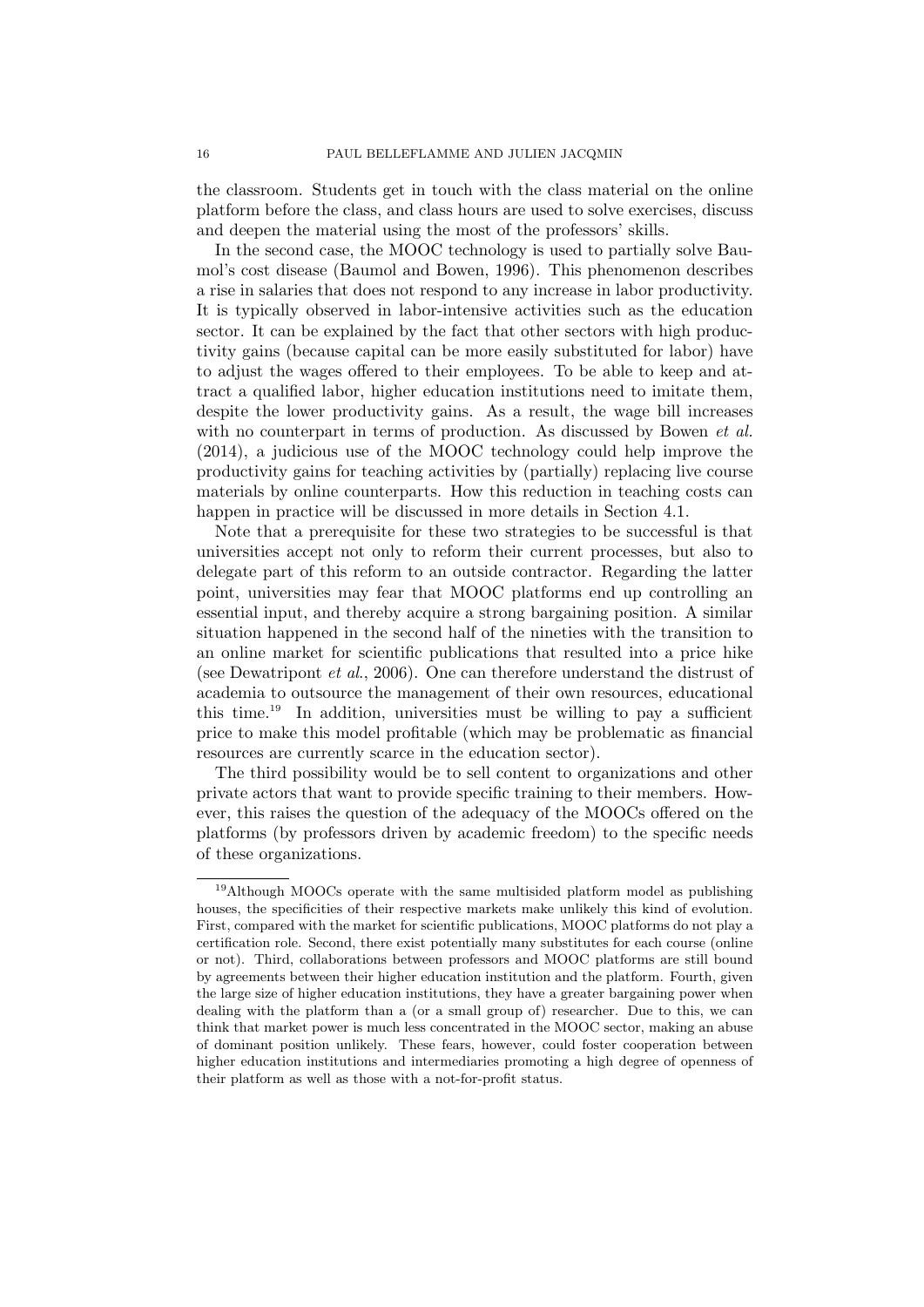In summary, we find that existing platforms still fail to cover their costs with their own resources. This is so despite the fact that, up to now, platforms do not have to pay professors to put their resources online. Hence, platforms continue to depend on external funding sources. From this discussion, the most promising way to monetize their business seems the subcontractor model, potentially combined with elements from other models. The reason is primarily technological: distance learning technologies are evolving and become increasingly sophisticated, making it very complex to control by an isolated academic institution (as rich and prestigious it could be). Outsourcing seems the only way to keep up with this changing environment. The challenge for MOOC platforms is to profile themselves as collaborators rather than competitors to traditional higher education institutions, a theme that we further develop in the next section.

# 4. Implications for higher education institutions

In this section, we build on our previous analysis to identify how MOOCs might impact the organization of the higher education system. We attempt to formulate and motivate strategies that should be implemented by the incumbent actors in the sector.

4.1. Complement or substitute? MOOC platforms and their technology can have a significant impact on the functioning of higher education institutions. The precise nature of this impact will depend on whether MOOC platforms appear in the eyes of their end users, namely students, as substitutes or complements to the current traditional system.

On both sides of the labor market, there seems to be an increasing demand for an unbundling of higher education, i.e., a relaxation of the time, location and content constraints imposed in the traditional system (where students have to follow a specific sequence of courses, in a single institution, during a given number of months/years). In this context, the courses offered by MOOC platforms can be seen as alternatives to those offered by traditional institutions. Such a perception would lead to an increased competition in the higher education sector, most likely to generate a positive effect on the quality of the educational programs offered, and a reduction of the tuition fees compared with the actual situation. The entry of these new players could potentially affect the institutions that have not been able to adapt their prices and programs to these changes. However, for this to happen, a condition must be met by MOOC platforms: they must offer programs that are seen, as (closely) equivalent to the ones delivered by traditional institutions.<sup>20</sup> In this regard (as we discussed above), neither their business nor their pedagogical models seem to currently allow for this. Difficulties to reproduce in a virtual environment the interactions among students and

<sup>20</sup>See Hoxby (2014) for an analysis of the impact of MOOC platforms on the higher education sector whenever they are seen, at least by a share of the student population, as a credible alternative to programs offered by traditional higher education institutions.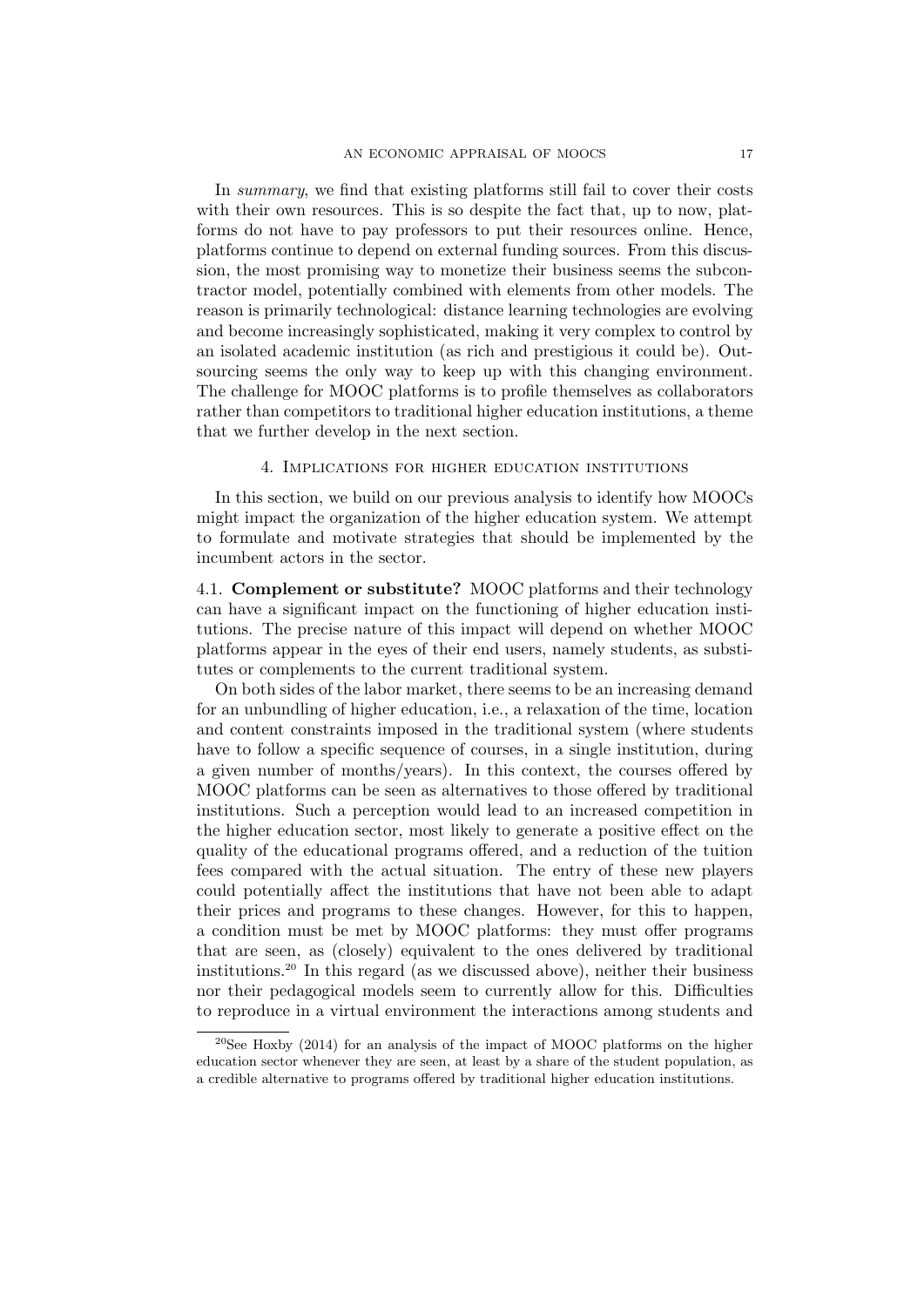with their professors, uncertainties about how to monetize their business and a lack of pedagogical coherence are all factors that make MOOCs far from being perceived, for the time being, as a valid alternative to traditional programs.

Therefore, it seems more likely that MOOC programs and technology become supplement to those from the traditional approach. This will tend to strengthen the cooperative nature of the relationship they maintain with higher education institutions. In this context, two types of use of MOOCs are possible.

The first type highlights the possibility to diminish the capacity constraints of some establishments and to take advantage of scale economies in order to enroll more students. For instance, universities may decide to accredit some courses (or parts of courses) offered online by, or in cooperation with, a MOOC platform. This strategy seems relevant for courses taught in large auditoria where few interactions take place with the professor and where congestion effects harm the learning process. A second approach consists in offering, in cooperation with a platform, an online program taught in parallel to a live counterpart but at a lower price. The success of such a partnership, however, depends on the quality of the program and so, to a large extent, on the MOOC technology.<sup>21</sup> Depending on how successful this additional program is, this approach could bring an additional source of revenues for some universities (or help decrease some of their costs) and, eventually, be a competitive threat for some higher education institutions.

A second use puts forward what the MOOC technology can bring to higher education programs. More than a change in the higher education landscape, this approach pushes for a pedagogical paradigm change towards more hybrid forms of learning. The possibility to customize courses thanks to new technologies and to give more frequently and promptly feedback to the students throughout their learning process can contribute to the remediation or the orientation of students at the start of their higher education experience. This solution will not improve the financial state of traditional institutions. However, it can improve the quality of the programs offered, increase student's learning outcomes and increase graduation rates.<sup>22</sup>

<sup>&</sup>lt;sup>21</sup>Such an offer seems particularly adequate for lifelong learning programs as the unbundling made possible with online courses is highly valued by full time workers, who tend to be less flexible and have a high opportunity cost of their time. Being more mature, these lifelong learners will tend to be more self-disciplined.

 $22$ These two types of use correspond relatively well to the problems in the European and American higher education systems. On the one hand, Europe needs to handle a capacity problem caused by the massification of its higher education system without significant additional financial help (from public or private sources). On the other hand, the U.S. are confronted with increasing tuition fees for educational programs that do not always meet the student's expectations in terms of quality.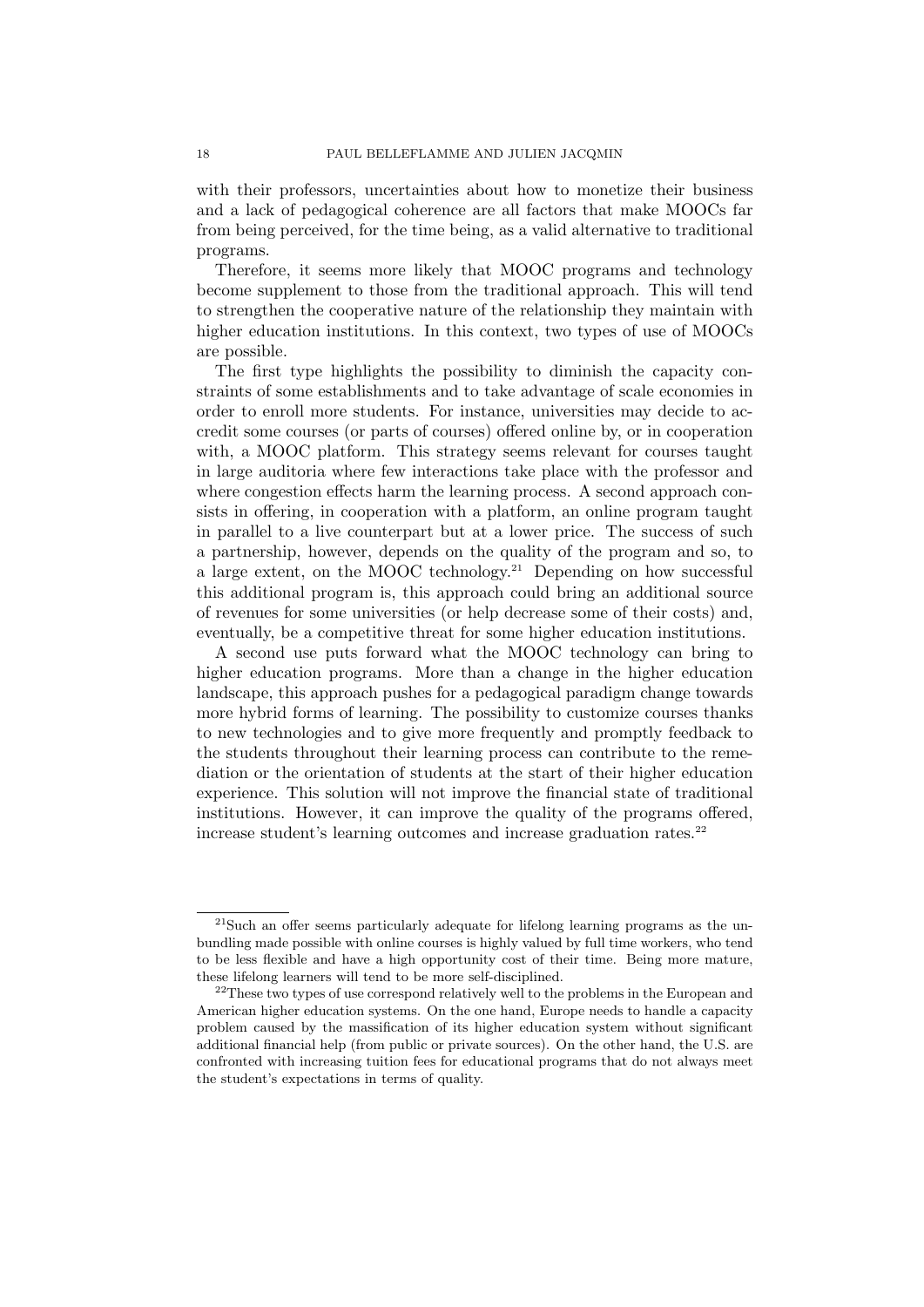4.2. Which strategies to implement? In this evolving environment, universities face several recurring issues. In order to define appropriate strategies, it is of the utmost importance to understand the whys and wherefores of MOOCs, and more generally of online education. Such a reflection should lead to a greater professionalization of teaching activities, in a similar manner to what has occurred throughout the last three decades for research activities.

A first question concerns the supply of new technologies. Is it better to produce them in-house or to buy them on the MOOC market? To answer this question, the trade-offs brought forward by the theories of the firm give us an interesting perspective. In-house production by higher education institutions allows for a complete control over the development of the educational content and a protection of students' data. The downside is that in-house development of new technologies is very expensive and risky. It is expensive because it is difficult to attract, and retain, such a specialized and highly demanded workforce in universities (which lack both flexibility and financial means, compared to the high-tech sector with whom they are competing). It is risky because Internet technologies are changing at a very fast pace, which only sufficiently large institutions are able to keep. Also, the comparatively slow decision making process inside higher education institutions make it complex to adopt a proactive stance, much needed in this quickly changing high-tech environment. Given the technological and pedagogical uncertainties in the absence of clear standards, it seems that market dependence is the best solution at the moment thanks to the incentive effects that result from market forces.<sup>23</sup>

A second issue relates to the research, development and adoption of these new teaching approaches. The institution in charge of the pedagogical support for each higher education institution will see undoubtedly its importance enhanced. At first, it will, in collaboration with the Department of Educational Science, conduct innovative research on the use of new technologies in the classical curriculum to develop new tools and promote the emergence of new educational standards. In addition to the creation, it will have the other objective, sometimes at odds with the first, to disseminate these new approaches towards professors and students. For what concerns professors, the strategies set to encourage the adoption of a new pedagogical approach should take into account some of the peculiarities of higher education institutions. Given academic freedom, their teaching approach is largely voluntary. The high cost of learning to master new technologies and developing new curricula can discourage professors given the other tasks that they have to fulfill, and which tend to be more valued. Regarding students,

<sup>23</sup>An intermediate solution is to develop technologies via spin-offs partially or fully funded by universities. The prominent example is Edx, which started with initial grants from the Massachusetts Institute of Technology and Harvard University. However, these institutions will still face the rude competition of other MOOC platforms.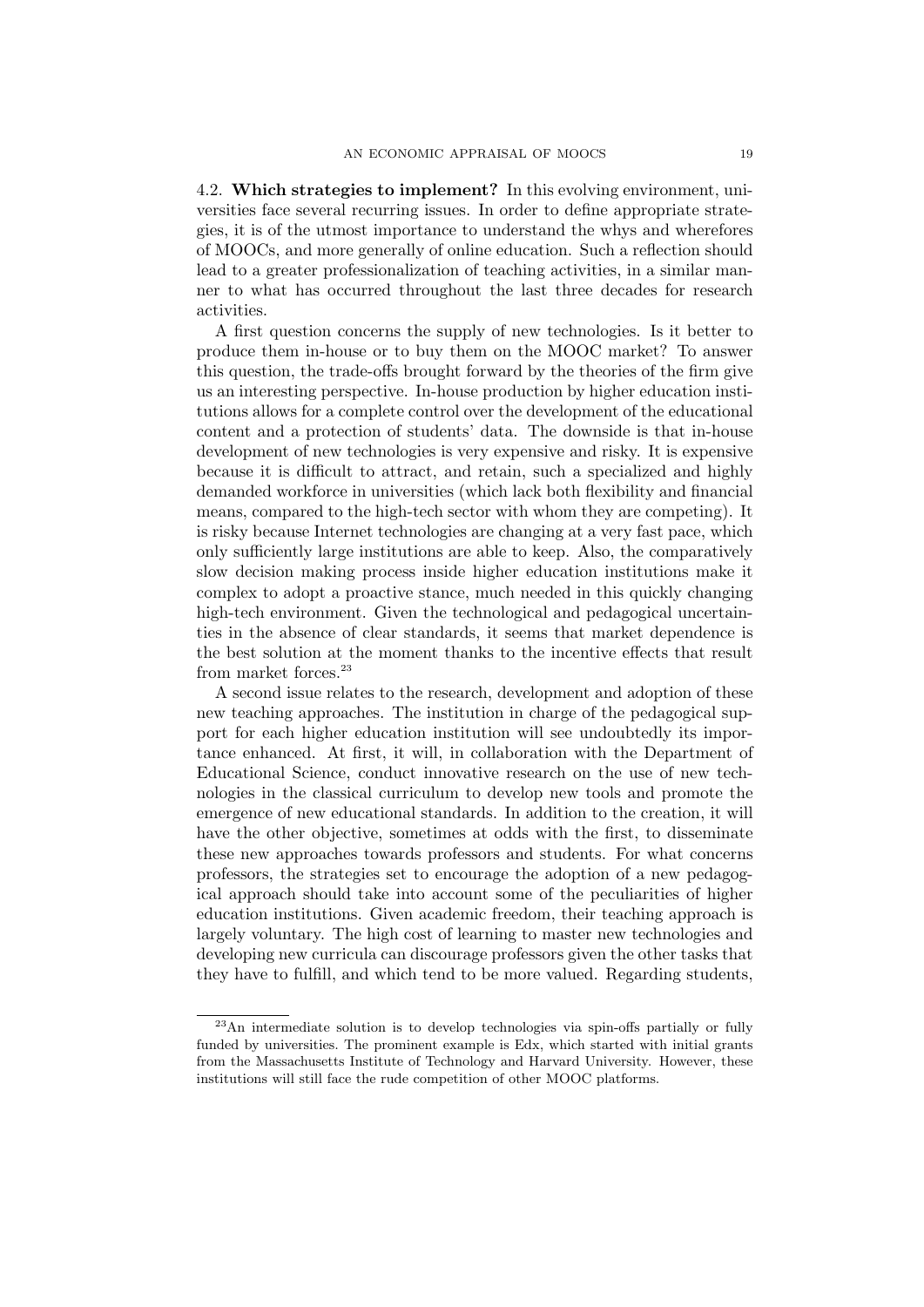the role of the institution in charge will be to prepare them for this new approach, as it requires from their side more initiatives and commitments.

A third important issue relates to the overall education policy at the university level, which must be adapted to this new environment. The trade-offs between research and education faced by professors is likely to be disrupted. Given the difficulty to measure teaching practices and performances, the important investment needed to be proficient with these new pedagogical approaches might lead to a greater specialization in one of these two tasks, as formalized in the multitasking model of Holmstrom and Milgrom (1991). Hence, education tasks must be revalued compared with research tasks. Pedagogical trainings in relation to these new technological developments should be provided. To influence the career concerns of professors, the completion of these trainings should be taken into consideration for promotion. This evolution should be articulated with a pragmatic improvement of the students' learning outcomes.

Conditional on these changes, traditional higher education institutions are likely to keep their leadership position in the higher education landscape for the years to come. Right now, the transformative potential of MOOCs seems more disruptive for the internal functioning of incumbent institutions than for the higher education market as such.

#### 5. Implications for public policies

Given the potential benefits of MOOC platforms and their technologies, higher education policies must play a catalytic role. At the local (regional and/or national) and supranational level, governments must act to support initiatives financially and to ensure an adequate transmission of information on these issues. Several recurring questions will arise about the launch of new platforms, new pedagogical approaches and the reform of the accreditation system.

Like higher education institutions, public authorities must first focus on the creation (or funding, recurrent or not) of new platforms. The difference is that public authorities have access to more funding and can take advantage of larger economies of scale due to the higher potential number of users. However, the absence of pedagogical and technological standards and a lack of government expertise and reactivity on this subject make this type of investment very risky. Three additional arguments may explain why the development of new platforms will not or should not be a priority for public policy. First, public funds may crowd out private investments in the MOOC sector. Second, the public finance crisis may make an improvement of the funding of traditional higher education institutions more pressing than the investment in new technologies. Finally, the local nature of the public funding of higher education squares badly with the global benefits created by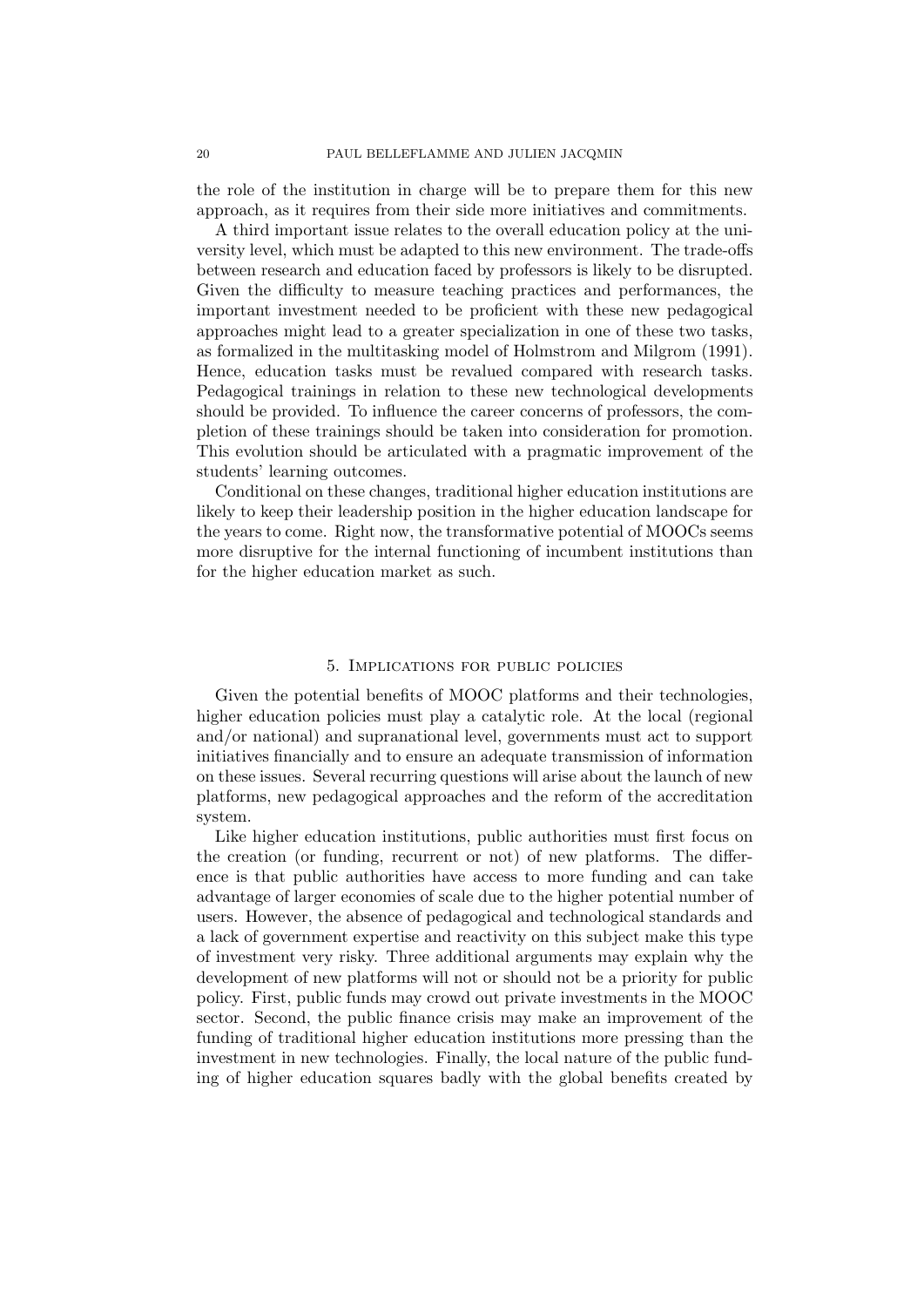MOOC platforms, leading to free-riding and suboptimal investments.<sup>24</sup> The latter argument suggests that it is supranational authorities that should invest in the development of MOOC platforms; yet, these authorities often lack the necessary funding resources and the relevant competencies in this field. In conclusion, despite the social desirability of MOOC platforms, their public provision raises a number of challenges that appear as at least as worrisome as the those faced by private providers to find a sustainable business model.

Even if they fail to provide public MOOC platforms, public authorities (at all levels) may nevertheless play an important role in fostering the adoption of innovative pedagogical approaches. Traditionally, when dealing with the higher education sector, public authorities have been much more proactive in the regulation of research than of education (and especially pedagogy). Given the important benefits that could be reaped from the use of MOOCs, this stance should be reconsidered. To design adequate policies, public authorities should bear in mind how important is the independence of both higher education institutions from governments, and professors from their employers. It is therefore crucial to set up a system that will encourage, in opposition to mandate, this pedagogical evolution. In this context, all government levels need to consider how to finance and to regulate both the creation and the dissemination of new pedagogies. In terms of innovation, the creation of a scientific research fund dedicated to this purpose seems relevant. In terms of dissemination, a framework should be established to facilitate the emergence of best practices and new pedagogical standards. This could be achieved by an institution whose goal would be to bring these new approaches outside of the small circle of innovators. Ideally, these initiatives should be taken at the supranational level in order to favor the coordination of a higher number of actors and the resulting greater economies of scale. However, once again, the lack of competencies that supranational authorities have on these matters might prevent them from implementing these policies. Despite that, a clever use of their soft power can play a key role.

A final important issue, which is directly related to the previous one, concerns accreditation. A change of view will also be needed on this subject. The lack of pedagogical coherence and standards make an accreditation of the courses offered by MOOC platforms difficult, at least for the time being. Quality assurance agencies should avoid the pitfall of a too procedural approach based on the inputs of the programs to establish a system rewarding learning outcomes. They should also fully play their intermediation role between higher education institutions and governments. Through their accreditation system, they need to encourage pedagogical innovations and

<sup>24</sup>As in the case where skilled workers are more mobile (Justman and Thisse, 1997), jurisdictions will free ride from investing in education as they cannot take advantage of the greater fiscal revenues derived from better paid skilled labor.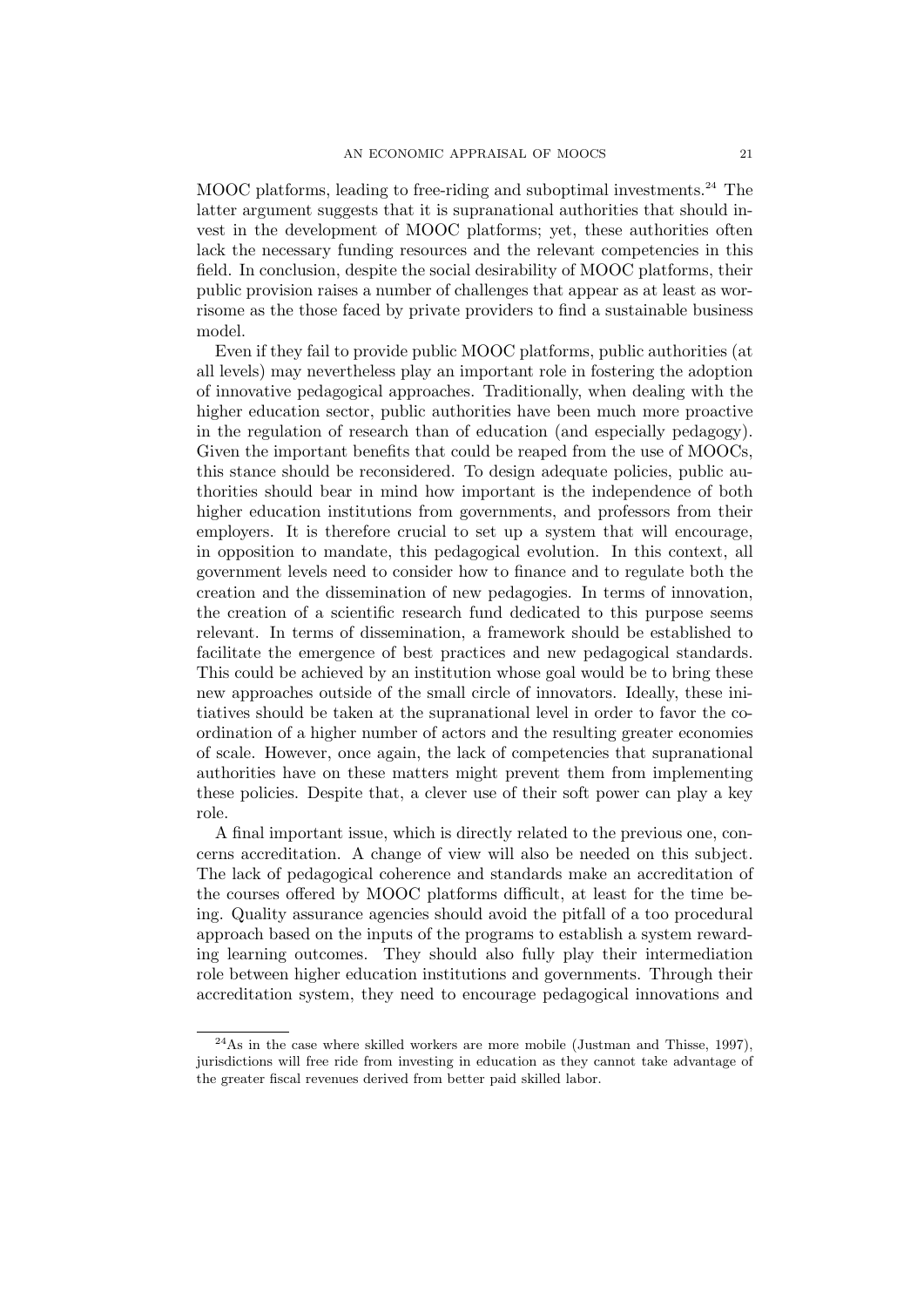the implementation of strategies to achieve this in every higher education institution.

# 6. Conclusions

In the first part of this article, we introduced various economic and pedagogical concepts in order to understand the specificities of MOOC platforms. Using these insights, we then discussed how the private provision of a pure public good could be sustained. Five ways to monetize the MOOC business were exposed using as a common framework of analysis: the theory of multisided platforms. We concluded from our critical but motivated appraisal that there is no panacea but that the most sustainable approach seems to be the subcontractor model, flavored in a well-balanced way by touches of the other four models. We then claimed that these new actors of the higher education landscape could play a key transformative role in the sector by making teaching practices evolve, rather than by replacing incumbent institutions. Finally, we derived a number of directions for public policy. Governments should use their power of influence and their financial support to foster the cooperation between MOOC platforms and other higher education institutions, thereby improving the benefits that can arise from these technological innovations. A particular focus should also be given to professors in order to encourage them to innovate in their teaching practices.

By bringing together heterogeneous stakeholders, MOOC platforms are an interesting object to analyze for economists. The economic concepts used in this article have proved to be helpful to describe and to offer a tentative solution to the coordination issues observed in the context of MOOCs. They are also useful in highlighting the multiple informational problems at stake. Theoretical concepts from industrial organization and economics of education have clearly their say in this much talked about evolutions of the higher education sector. In the near future, it is mainly empirical works that will rank high on the economics research agenda. At the crossroad between education sciences and economics, learning analytics testing education policies in an online and hybrid context will flourish in the coming years. This will clearly be facilitated by the abundance of new data collected on MOOC platforms. We hope that this roadmap will inspire future research on this topic.

#### **REFERENCES**

- [1] Acemoglu, D., Laibson, D., and List, J. (2014). Equalizing Superstars : the Internet and the Democratization of Education. American Economic Review: Papers and Proceedings 104, 523–527.
- [2] Ainsworth, S. (1999). The Functions of Multiple Representations. Computers and Education 33, 131–152.
- [3] Baumol, W. J., and Bowen, WG (1966). Performing Arts: The Economic Dilemma. New York, NY: Twentieth Century Fund.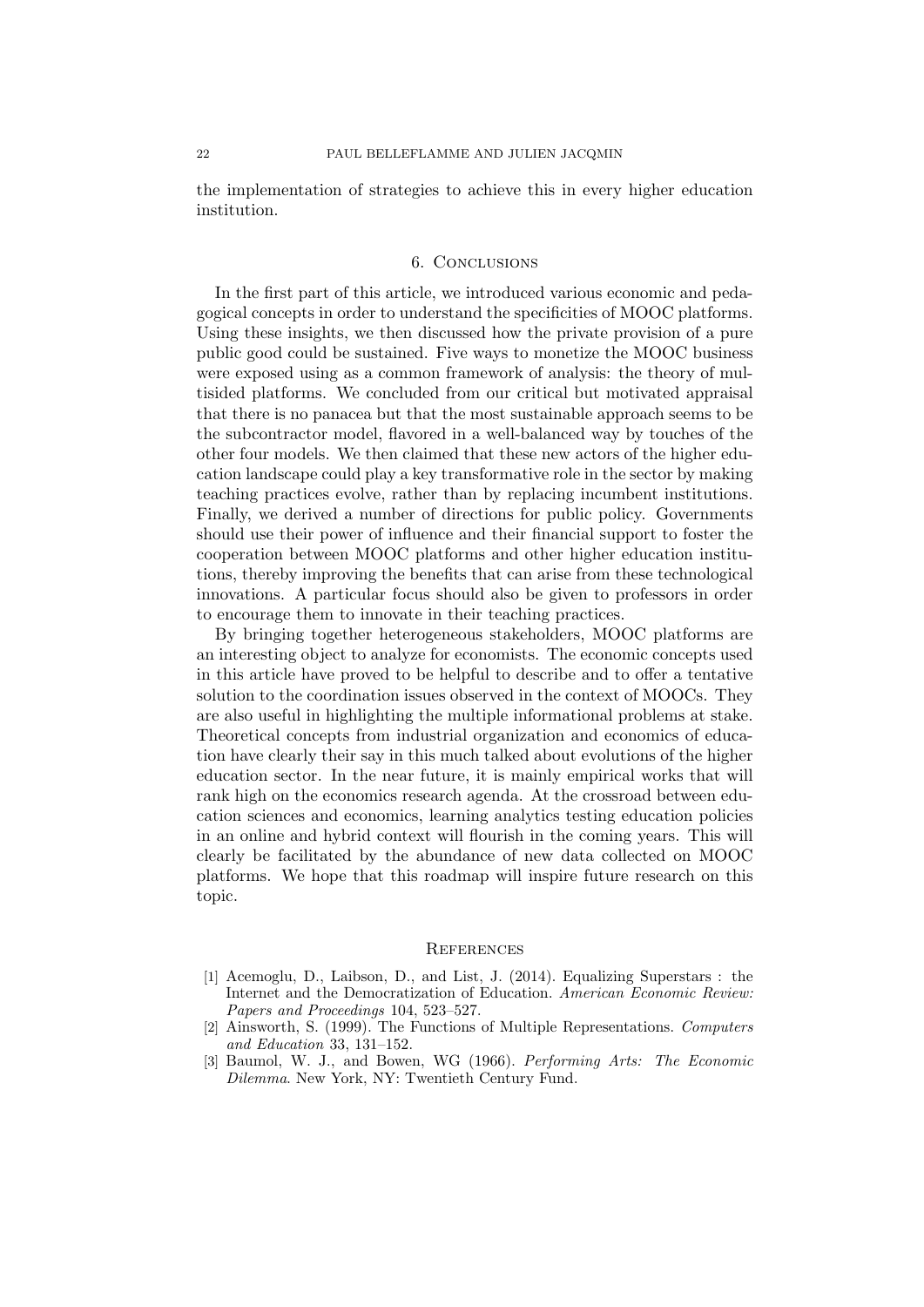- [4] Bettinger, E., Loeb, S., and Taylor, E. (2014). Remote but Influential: Peer Effects and Reflection in Online Higher Education Classrooms. Center for Education Policy Analysis working paper, Stanford University.
- [5] Bonaccorsi, A., Daraio, C., and Simar, L. (2006). Advanced Indicators of Productivity of Universities. An application of Robust Nonparametric Methods to Italian Data. Scientometrics 66, 389–410.
- [6] Bouguen, A., and Gurgand, M. (2012). Randomized Controlled Experiments in Education. European Expert Network on Economics of Education, EENE analytical report N. 11.
- [7] Bowen, W., Chingos, M., Lack, K., and Nygren, T. (2014). Interactive Learning Online at Public Universities: Evidence from a Six-Campus Randomized Trial. Journal of Policy Analysis and Management 33, 94–111.
- [8] Breneman, D. W., Pusser, B., and Turner, S. E. (2006). Earnings from Learning: The Rise of For-Profit Universities. Albany: State University of New York Press.
- [9] Cantillon, B., De Ridder, A., Vanhaecht, E., and Verbist, G. (2011). (Un)Desirable Effects of Output Funding for Flemish Universities. Economics of Education Review 30, 1059–1072.
- [10] Carrier, L. M., Cheever, N. A., Rosen, L. D., Benitez, S., and Chang, J. (2009). Multitasking across Generations: Multitasking Choices and Difficulty Ratings in Three Generations of Americans. Computers in Human Behavior 25, 483– 489.
- [11] Dellarocas, C. and Van Alstyne, M. (2013). Money Models for MOOCs. Communications of the ACM 56, 25–28.
- [12] Deslauriers, L., Schelew, E., and Wieman, C. (2011). Improved Learning in a Wide-Enrollment Physics Class. Science 332 (6031), 862–864.
- [13] Downes, S. (2007). Models for Sustainable Open Educational Resources. Interdisciplinary Journal of Knowledge and Learning Objects 3, 29–44.
- [14] Evans, D. and Schmalensee, R. (2007). Industrial Organization of Markets with Two-Sided Platforms. Competition Policy International 3 (1).
- [15] Figlio, D., Rush, M. and Yin, L. (2013). Is it Live or is it Internet? Experimental Estimates of the Effects of Online Instruction on Student Learning. Journal of Labor Economics 31, 763–784.
- [16] Gaebel, M. (2013). MOOCs Massive Open Online Courses, EUA Occasional papers, European University Association: Brussels.
- [17] Glance, D., Forsey, G., and Riley, M. (2013). The Pedagogical Foundations of Massive Open Online Courses. First Monday 18 (5).
- [18] Hansmann, H. B. (1980). The Role of Nonprofit Enterprise. The Yale Law Journal 89, 835–901.
- [19] Hansmann, H. B. (2012). The Evolving Economic Structure of Higher Education. The University of Chicago Law Review 79, 159–183.
- [20] Hollands, F. M., and Tirthali, D. (2014). MOOCs: Expectations and Reality. Technical Report, Teachers College, Columbia University.
- [21] Holmstrom, B., and Milgrom, P. (1991). Multitask Principal-Agent Analyzes: Incentive Contracts, Asset Ownership, and Job Design. Journal of Law, Economics and Organization 7, 24–52.
- [22] Hoxby, C. (2014). The Economics of Online Postsecondary Education: MOOCs, Nonselective Education, and Highly Selective Education. American Economic Review: Papers and Proceedings 104, 528–522.
- [23] Justman, M., and Thisse, J. F. (1997). Implications of the Mobility of Skilled Labor for Local Public Funding of Higher Education. Economics Letters 55, 409–412.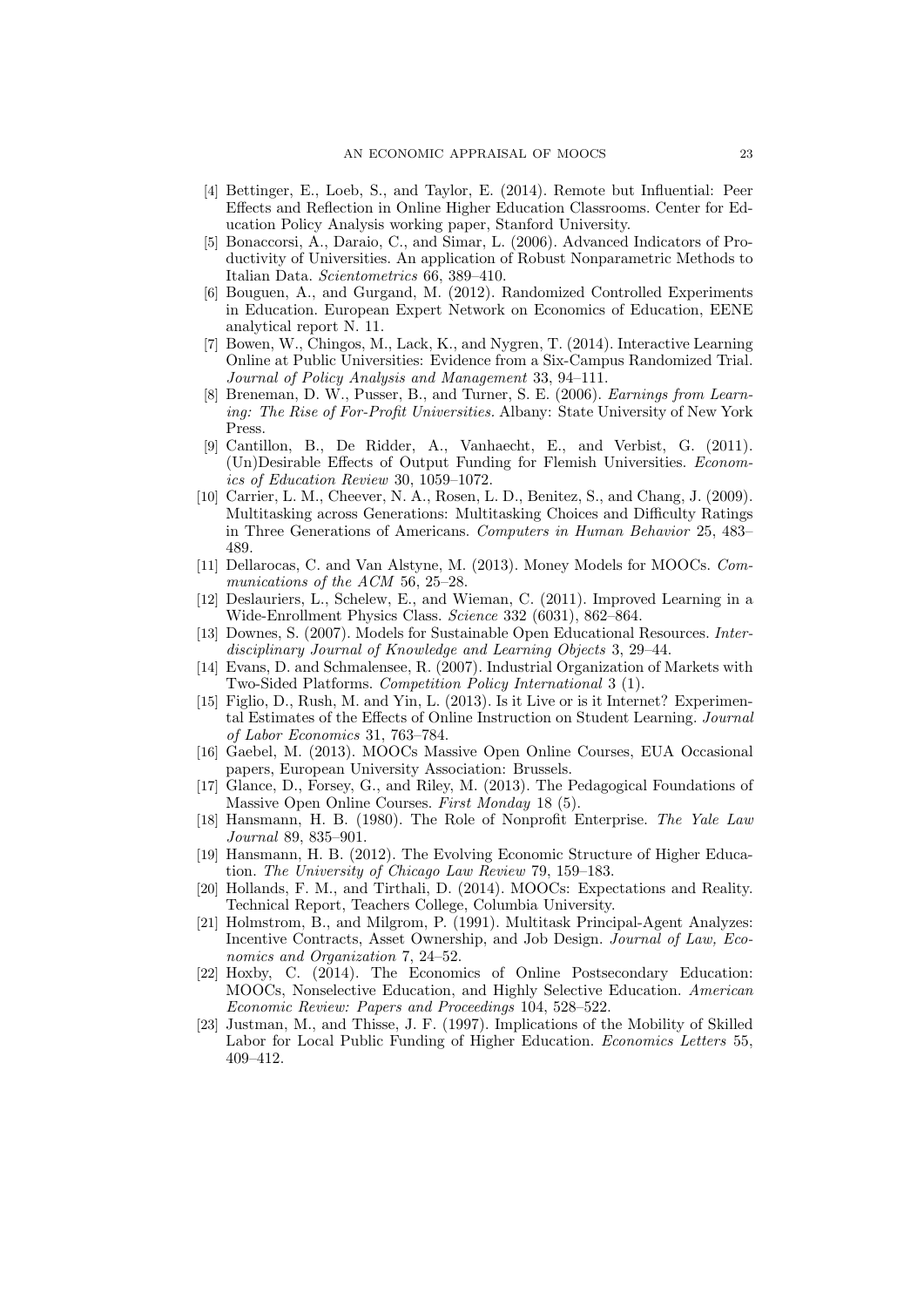- [24] Karpicke, J. D., and Roediger, H. L. (2008). The Critical Importance of Retrieval for Learning. Science 319 (5865), 966–968.
- [25] Lerner, J., and Tirole, J. (2002). Some Simple Economics of Open Source. Journal of Industrial Economics 50, 197–234.
- [26] OECD (2007). Giving Knowledge for Free: The Emergence of Open Educational Resources. OECD Publishing.
- [27] Pennebaker, J. W., Gosling, S. D., and Ferrell, J. D. (2013). Daily Online Testing in Large Classes: Boosting College Performance while Reducing Achievement Gaps. PloS one, 8(11), e79774.
- [28] Rochet, J. C., and Tirole, J. (2003). Platform Competition in Two-Sided Markets. Journal of the European Economic Association 1, 990–1029.
- [29] Rochet, J. C., and Tirole, J. (2006). Two-Sided Markets: a Progress Report. RAND Journal of Economics 37, 645–667.
- [30] Roediger, H. L., and Karpicke, J. D. (2006). Test-Enhanced Learning Taking Memory Tests Improves Long-Term Retention. Psychological Science 17, 249– 255.
- [31] Schlotter, M., Schwerdt, G., and Woessmann, L. (2011). Econometric Methods for Causal Evaluation of Education Policies and Practices: a Non-Technical Guide. Education Economics 19, 109–137.
- [32] Staton, M. (2014). The Degree is Doomed. Harvard Business Review Blog Network (January 8). http://blogs.hbr.org/2014/the-degree-is-doomed/.
- [33] U.K.Department for Business Innovation & Skills (2013). The Maturing of the MOOC: Literature Review of Massive Open Online Courses and Other Forms of Online Distance Learning. BIS Research Paper n. 130.
- [34] Winston, G., and Zimmerman, D. (2004). Peer Effects in Higher Education. In C. M. Hoxby (Ed.), *College Choices: The Economics of where to Go, when* to Go, and how to Pay for it (pp. 395-424). Chicago: University of Chicago Press.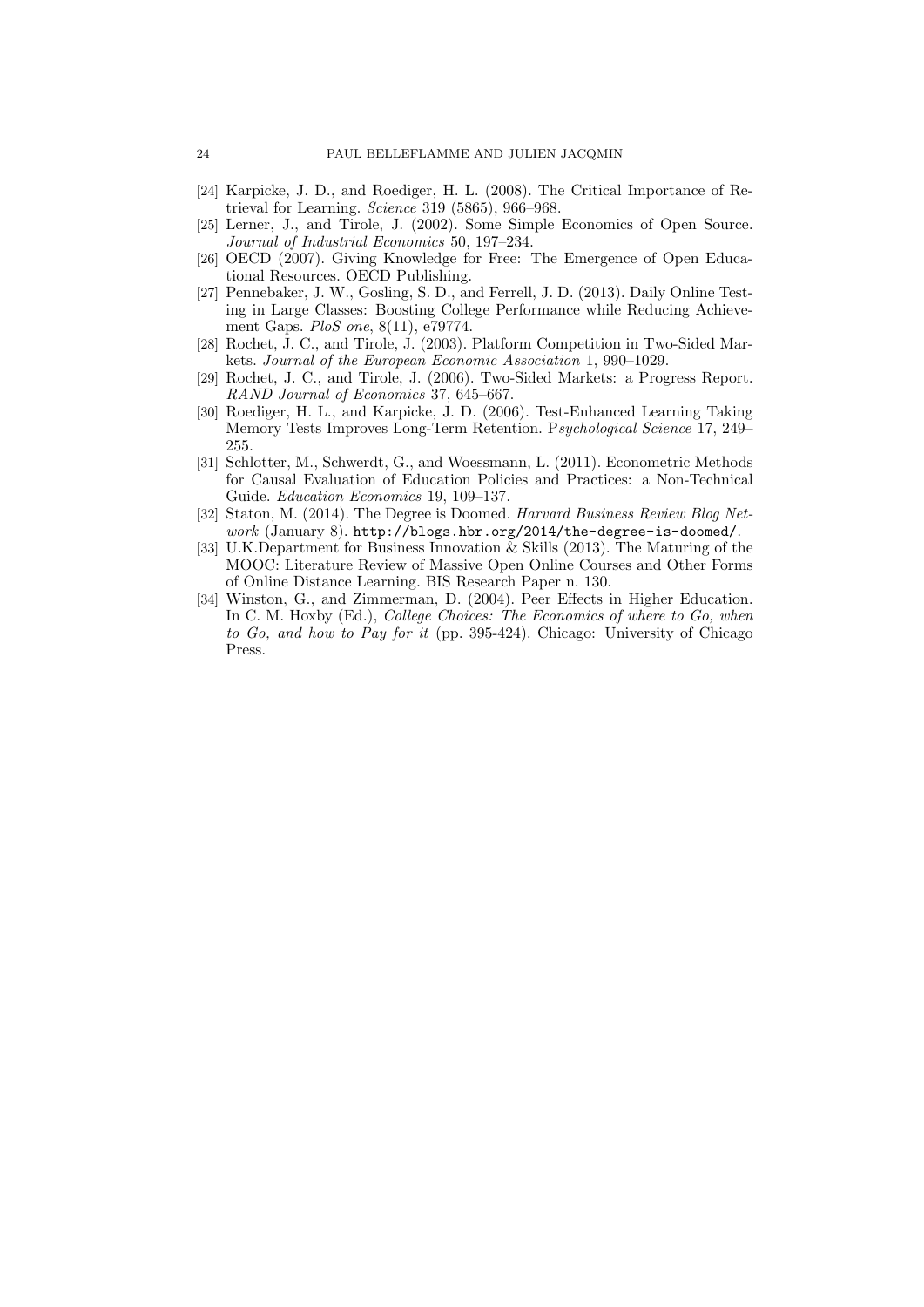# **Recent titles**

#### **CORE Discussion Papers**

- 2013/71 Alexander OSHARIN, Jacques-François THISSE, Philip USHCHEV and Valery VERBUS. Monopolistic competition and income dispersion.
- 2013/72 N. Baris VARDAR. Imperfect resource substitution and optimal transition to clean technologies.
- 2013/73 Alejandro LAMAS and Philippe CHEVALIER. Jumping the hurdles for collaboration: fairness in operations pooling in the absence of transfer payments.
- 2013/74 Mehdi MADANI and Mathieu VAN VYVE. A new formulation of the European day-ahead electricity market problem and its algorithmic consequences.
- 2014/1 Erik SCHOKKAERT and Tom TRUYTS. Preferences for redistribution and social structure.
- 2014/2 Maarten VAN DIJCK and Tom TRUYTS. The agricultural invasion and the political economy of agricultural trade policy in Belgium, 1875-1900.
- 2014/3 Ana MAULEON, Nils ROEHL and Vincent VANNETELBOSCH. Constitutions and social networks.
- 2014/4 Nicolas CARAYOL, Rémy DELILLE and Vincent VANNETELBOSCH. Allocating value among farsighted players in network formation.
- 2014/5 Yu. NESTEROV and Vladimir SHIKHMAN. Convergent subgradient methods for nonsmooth convex minimization.
- 2014/6 Yuri YATSENKO, Natali HRITONENKO and Thierry BRECHET. Modeling of enrironmental adaptation versus pollution mitigation.
- 2014/7 Sanjeeb DASH, Oktay GÜNLÜK and Laurence A. WOLSEY. The continuous knapsack set.
- 2014/8 Simon BUCKLE, Mirabelle MUÛLS, Joerg LEIB and Thierry BRECHET. Prospects for Paris 2015: do major emitters want the same climate.
- 2014/9 Lionel ARTIGE, Antoine DEDRY and Pierre PESTIEAU. Social security and economic integration.
- 2014/10 Mikhail ISKAKOV, Alexey ISKAKOV and Alexey ZAKHAROV. Equilibria in secure strategies in the Tullock contest.
- 2014/11 Helmuth CREMER and Pierre PESTIEAU. Means-tested long term care and family transfers.
- 2014/12 Luc BAUWENS, Lyudmila GRIGORYEVA and Juan-Pablo ORTEGA. Estimation and empirical performance of non-scalar dynamic conditional correlation models.
- 2014/13 Christian M. HAFNER and Arie PREMINGER. A note on the Tobit model in the presence of a duration variable.
- 2014/14 Jean-François CARPANTIER and Arnaud DUFAYS. Specific Markov-switching behaviour for ARMA parameters.
- 2014/15 Federico GRIGIS DE STEFANO. Strategic stability of equilibria: the missing paragraph.<br>2014/16 Claudio TELHA and Mathieu VAN VYVE Efficient approximation algorithms f
- 2014/16 Claudio TELHA and Mathieu VAN VYVE. Efficient approximation algorithms for the economic lot-sizing in continuous time.
- 2014/17 Yukai YANG. Testing constancy of the error covariance matrix in vector models against parametric alternatives using a spectral decomposition.
- 2014/18 Koen DECANCQ, Marc FLEURBAEY and Erik SCHOKKAERT. Inequality, income, and well-being.
- 2014/19 Paul BELLEFLAMME and Martin PEITZ. Digital piracy: an update.
- 2014/20 Eva-Maria SCHOLZ. Licensing to vertically related markets.
- 2014/21 N. Baris VARDAR. Optimal energy transition and taxation of non-renewable resources.
- 2014/22 Benoît DECERF. Income poverty measures with relative poverty lines. 2014/23 Antoine DEDRY, Harun ONDER and Pierre PESTIEAU. Aging, social security design and capital accumulation.
- 2014/24 Biung-Ghi JU and Juan D. MORENO-TERNERO. Fair allocation of disputed properties.
- 2014/25 Nguyen Thang DAO. From agriculture to manufacture: How does geography matter ?
- 2014/26 Xavier Y. WAUTHY. From Bertrand to Cournot via Kreps and Scheinkman: a hazardous journey.